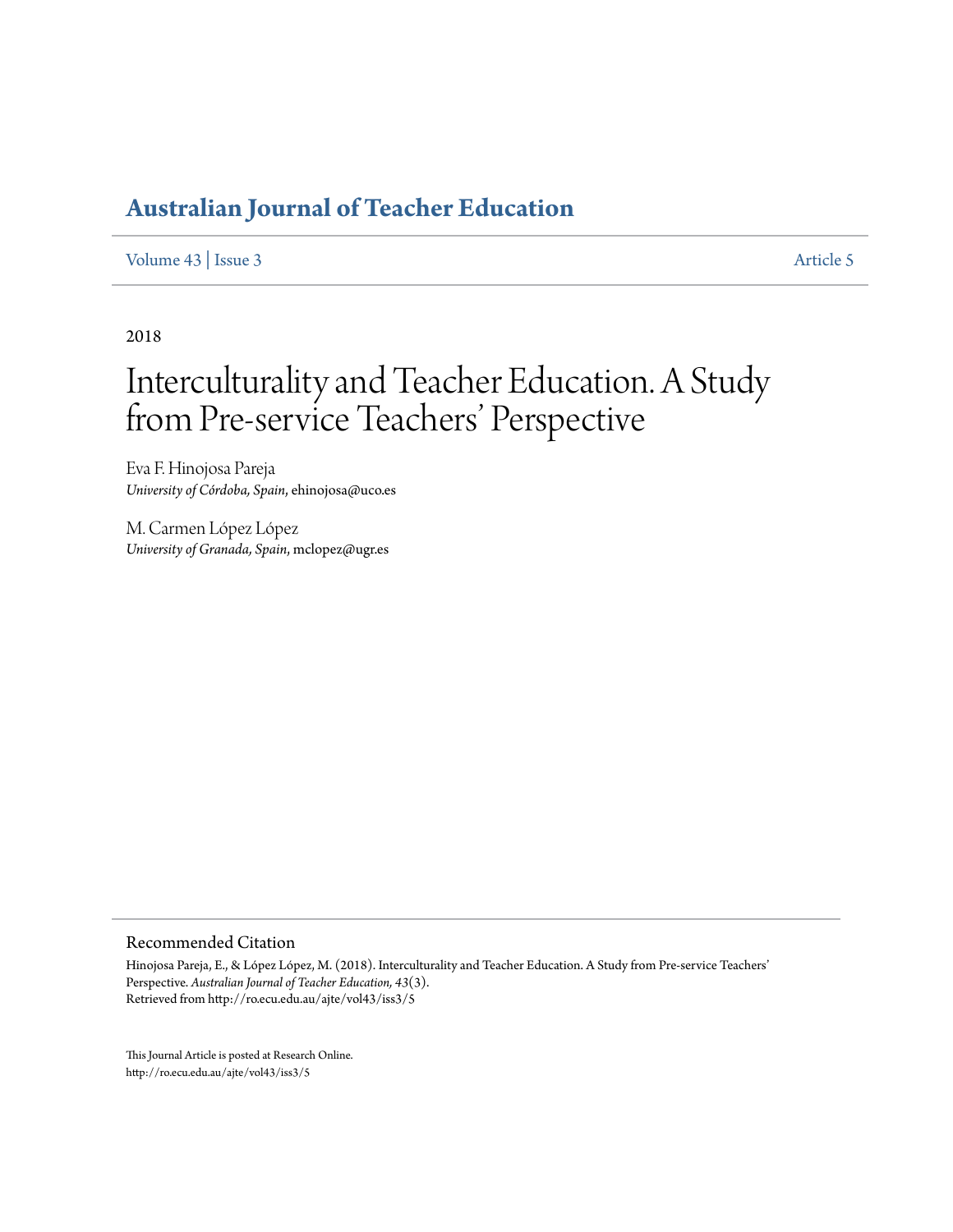## **Interculturality and Teacher Education. A Study from Pre-service Teachers' Perspective**

Eva F. Hinojosa Pareja University of Córdoba, Spain M. Carmen López López University of Granada, Spain

*Abstract: Due to the multicultural nature of society and the failure of some of the educational models adopted to respond to cultural diversity, there is a need to pay greater attention to teachers' training. This study examines Teacher Education students' beliefs about cultural diversity and their relationship with pre-service teacher training as key aspects in designing intercultural teacher training proposals and improving educational practice. This quantitative, descriptive study was carried out with 1464 participants enrolled in teacher training programs. The results show that future teachers have positive beliefs about cultural diversity in general terms, but their positions diverge when dealing with specific aspects and transferring them to professional practice. These beliefs vary depending on the year group, with students who are finishing their training process having more intercultural beliefs.*

#### **Introduction**

Teacher training is a complex process mediated by previous experiences, interests, attitudes, and beliefs. The latter are lenses that help to interpret reality, and indicators of the decisions made and individual opinions formulated (Pajares, 1992). What future teachers are going to experience and the decisions they will make during the training process (choice of subjects, way of studying, willingness, and lessons finally learned) are strongly influenced by their beliefs. Once they are teaching, many decisions are made instantly, unconsciously, and sometimes driven by implicit routines or beliefs, as the line of research on teachers' thinking has shown (Korthagen, 2010). Teachers' thinking and their understanding of culture and diversity are reflected in their actions, planning and evaluation, and their expectations about the students and their academic and personal development. Recent studies (OECD, 2009; Dedeoglu & Lamme, 2011; Yang & Montgomery, 2011) verify this complex correspondence between knowledge, beliefs, and teaching practices in the classroom. Therefore, the consideration of the teacher and his/her perceptions, beliefs, and attitudes seems to be a key factor in teacher training, especially in the case of cultural diversity.

In this regard, numerous studies have criticized the low level of commitment to cultural diversity and the resistance to encouraging more inclusive training practices linked to an intercultural approach (Colectivo IOE, 2006; Leiva, 2008; Nelson & Guerra, 2013). However, the transition from positions that have shown low efficacy and been widely questioned (assimilation, multiculturalism, or integration) to an intercultural education requires committed teachers with intercultural competences, beliefs, sensitivity, and values (Marx & Moss, 2011; Santoro, 2014; Tarozzi, 2014; Hunter, Pearson & Gutiérrez, 2015). Among the traits that characterize these professionals, we can highlight the following: having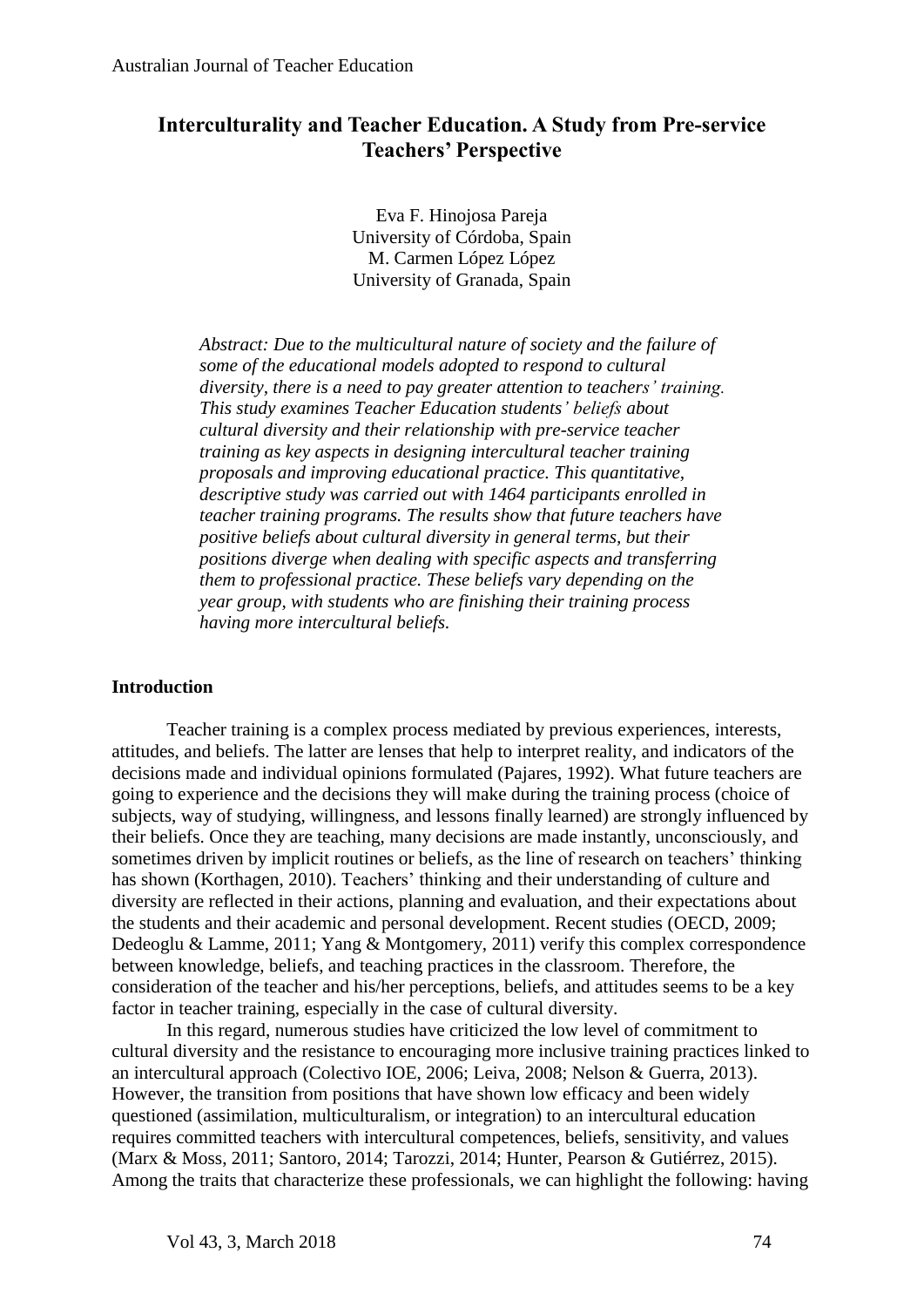a positive assessment of cultural diversity; recognizing silenced cultures and making them visible (Torres, 2008); defending social justice as a path that guarantees equity; paying attention to the needs of students without forgetting their initial inequalities and the disadvantages stemming from socioeconomic factors (Cochran-Smith, 2010); making joint, consensual, and dialogued curricular decisions; and strengthening and practicing solidarity and cooperation as alternatives to competition and individualism. According to Tarozzi (2014, 139), there is a need for professionals who are not only technicians, but also intellectuals who 'embrace human passion, with public commitment, ethical responsibility, and awareness of their mission in building a better, more equitable, and diverse future'. From this perspective, quality teaching for all resides, to a large degree, in the more human characteristics and qualities of the teacher: ethics, imagination, caring for people, commitment, and social responsibility (Hargreaves & Shirley, 2012).

Teacher education that is coherent with this intercultural approach to education promotes the adoption of broader perspectives that contemplate not only the more technical and rational functions of the person. These perspectives include emotional, affective, and other less rational aspects that operate tacitly but are always active in human relationships and behaviors. For Loughran (2007) and Ford and Quinn (2010), this proposal translates into understanding teaching as a problematic activity that must be based on the analysis of implicit theories of future teachers and critical reflection about their beliefs. In the opinion of Santoro (2014) and Peiser and Jones (2014), different factors would have to be considered, such as personality, interests, and life experiences. Nieto and McDonough (2011) go a step further and appeal to the need to be aware that the construction of these elements is situated in a context where different power relationships intervene. Fomenting intercultural educational processes goes beyond knowing other cultures or participating in their folkloric expressions, speaking another language, or adopting a charitable attitude or a romantic, idealistic, and ingenuous view of cultural diversity (Leite, 2005; Tarozzi, 2014). It involves a positioning that contemplates individuals and socio-political contexts and orients teaching toward social justice and critical thinking (Cochran-Smith, 2010).

However, from the area of teacher training for cultural diversity, there is a clear imbalance between the relevance given to the topic from a theoretical point of view (Grant & Gibson, 2011; Hunter, Pearson & Gutiérrez, 2015) and by international organizations (European Commission, 2010; OECD, 2010), and the scant attention paid by the research (Essomba, 2010; Bhopala & Rhamie, 2014; Moloney & Saltmarsh, 2016). As Morrier, Irving, Dandy, Dmitriyev and Ukeje (2007), Tarozzi (2014), and Hinojosa and López (2016) recognized, research focused on teachers' intercultural training is a relatively unexplored, marginal research field with few empirical studies, and so we do not have enough information about its impact.

To address this deficiency, some authors have begun research processes designed to analyze the beliefs of future teachers. These studies highlight the existence of attitudes and beliefs that are generally favorable toward cultural diversity. However, in different percentages, contradictory beliefs continue to be found (Silverman, 2010), and even negative attitudes toward specific aspects related to multiculturality (Matus & Infante, 2011). Teachers' knowledge about diversity and what it implies at a social, epistemological, and economic level, etc. is at times scant and superficial (Jaber, 2009; Tarozzi, 2014), and they do not seem to feel prepared to work in multicultural classrooms (Rodríguez, 2005; López & Hinojosa, 2012; Moloney & Saltmarsh, 2016). Other studies, such as those carried out by Dedeoglu and Lamme (2011) and Marx and Moss (2011), point to the need to contemplate new variables that influence teachers' beliefs about cultural diversity, highlighting the following: contact with people with other cultures, immersion experiences in other cultures, and prior knowledge about cultural diversity, religion, and ideology.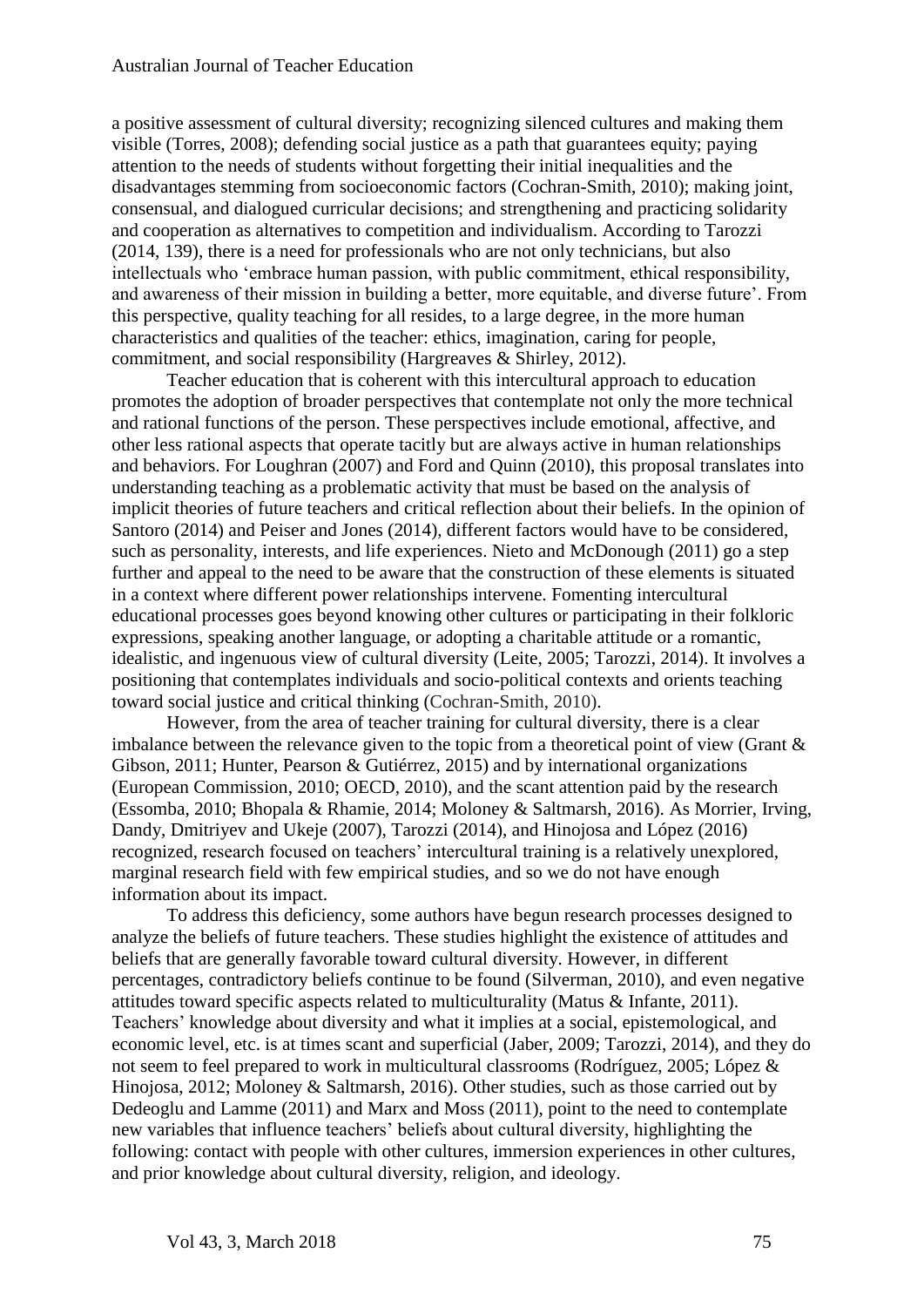This study aims to further this line of research, extending the existing knowledge and analyzing the relationship between pre-service teacher education and future teachers' belief systems about cultural diversity.

## **Method**

The research problem focuses on the study of future teachers' beliefs about cultural diversity at the beginning and end of their training process. This problem is specified in the following research objectives:

- (1) Describe the beliefs about cultural diversity of teaching candidates who are beginning and ending their training period.
- (2) Compare the beliefs about cultural diversity of future teachers in the first and last year groups of the teacher training program.
- (3) Explore whether future teachers' beliefs about cultural diversity vary depending on the Teacher education specialization studied.
- (4) Analyze whether there are correlations between the future teachers' beliefs about cultural diversity.

The questions that have guided the research process are:

- What are the beliefs about cultural diversity of future teachers studying at the University of Granada at the beginning of their teacher training?
- What are their beliefs about cultural diversity at the end of the training process?
- What similarities and differences are observed?
- Do the beliefs of the teaching candidates vary depending on the specialization they study?
- Are there any correlations between the beliefs about cultural diversity expressed by the future teachers?

This is a descriptive, cross-sectional study based on a survey. The survey is an existing and validated questionnaire. This choice made it possible to describe all of a population at a certain point in time, establish differences between population subgroups, and find relationships among the study variables.

### **Study context and Sample**

At the time the study was carried out, teacher training in the School of Educational Sciences at the University of Granada (Spain) had a duration of three years and was structured around seven specializations (Early Childhood Education, Elementary Education, Foreign Language, Physical Education, Music Education, Hearing and Language, and Special Education). Although there are various subjects in the study plan that address the topic of diversity, all of them are directed toward students with special educational needs who present learning difficulties, and none of them address the question of cultural diversity. However, the data offered by the Spanish Ministry of Education and Sciences (MECD, 2016) reflect a growing evolution in recent years of foreign students enrolled in non-university studies, totaling 715,409 foreign students in 2016. According to the Permanent Andalusian Observatory of Migrations (2016), 83,561 correspond to Andalusia and 7,965 to Granada. Of them, 34% come from Africa, 33.36% from other European countries, 21.33% from America, especially South America, and 7.72% from Asia. In addition, it is important to include the students belonging to the gypsy ethnic group, located in Spain for hundreds of years and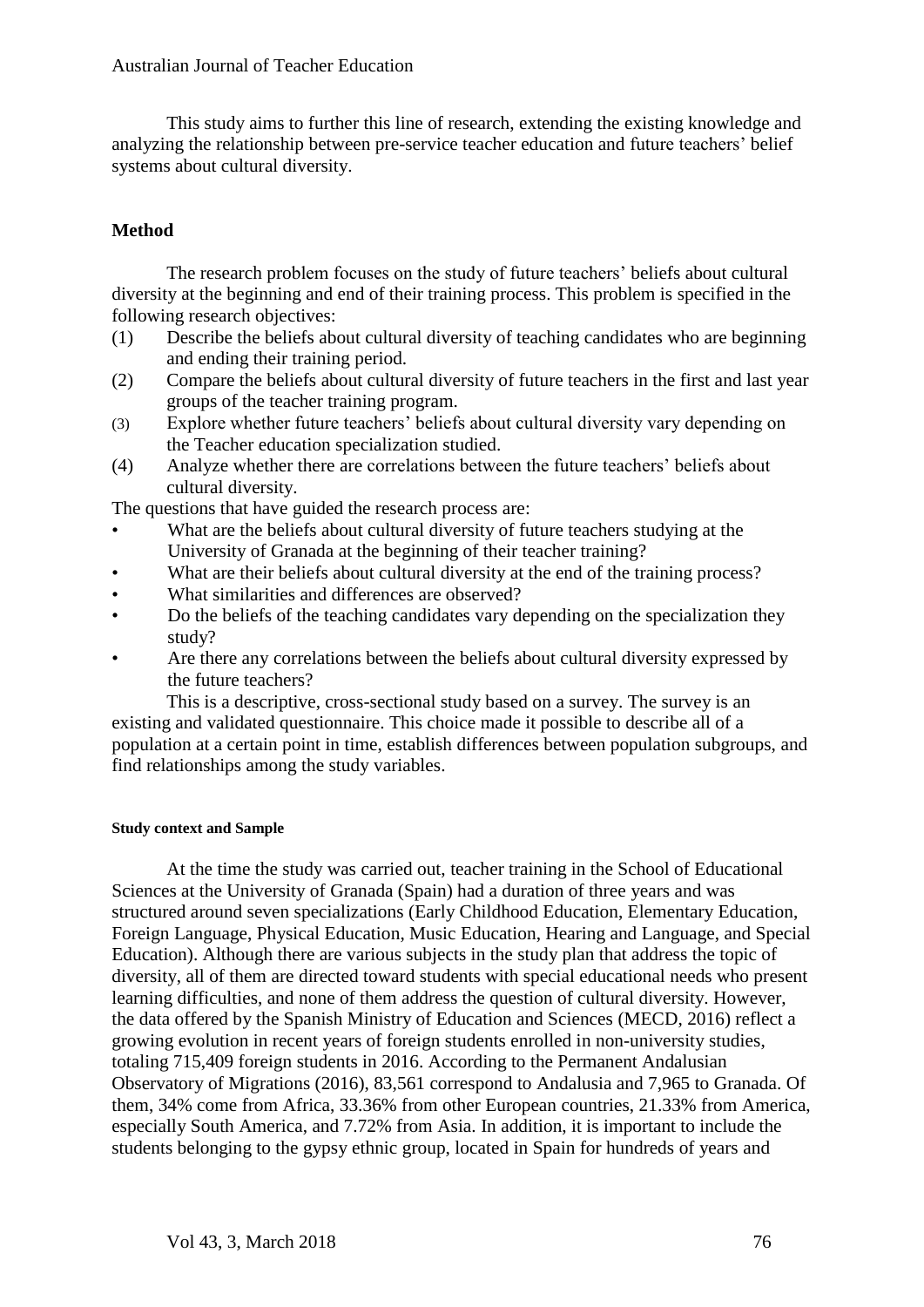currently representing a population of 45,000 people in Granada (Gypsy Secretariat Foundation, 2010).

The study considered all of the students enrolled in the first and third year groups of all of Teacher Education specializations in the School of Educational Sciences at the University of Granada (Spain) at the time of the research (1822 students), although finally 1,464 completed the questionnaire (702 from the first year group and 762 from the third year group), representing 80.35% of the total population. This is a cross-sectional study because the students enrolled in the first and third year groups belong to different cohorts. The majority are women (70.80%), and their ages range from 18 to 22 years (68.40%). The distribution of the students according to specialization shows that the largest percentage are enrolled in Primary Education (PE, 28.60%), followed by the specializations of Early Childhood Education (ECE), Foreign Languages (FL), and Physical Education (PhE), ranging between 17.40 and 15.30%. Finally, the specializations of Music Education (ME), Special Education (SE), and Hearing and Language (HL) had percentages between 8.10% and 6.90%.

Considering the cohorts separately, the demographic and academic data are similar, except for age, as would be expected. In the first year group, 74.9% of the students are between 18 and 22 years old, and 16.1% are between 23 and 27 years old. However, in the third year group, the average age is higher; 63.3% are between 18 and 22 years old, and 28.1% are between 23 and 27 years old.

#### **Instrument**

The instrument used to collect information was the *Inventory of Future Teachers' Beliefs about Cultural Diversity* (López & Hinojosa, 2016), a questionnaire with 79 items rated on a four-point Likert-type scale that rates the degree of agreement or disagreement with each question (1=strongly disagree; 2=disagree; 3=agree; and 4=strongly agree). The set of items refers to five aspects: culturally diverse society, education in multicultural contexts, teachers, students, and educational practice. Likewise, its structure is based on the theoretical or practical nature of the item (blocks) and the positioning that underlies each variable (dimensions). The contribution by Hill-Jackson, Sewell and Waters (2007) describes the development of the constructs in the dimensions. These authors argue that it is possible to group pre-service teachers' dispositions about cultural diversity into two profiles: those who present a vision of cultural diversity as a problem (*resisters*) and those who hold a favorable position (*advocates*). Resisters show low cognitive complexity, a uni-focal world view, apathy towards students, ethical faults in understanding the moral imperative of multicultural education, and low self-efficacy (little ability to reflect on and revise their practices). By contrast, advocates present high cognitive complexity, a multi-focal worldview, empathy, ethical sensitivity (moral values) towards multicultural issues, and high self-efficacy. In agreement with these findings, a four-dimensional structure was developed, where dimensions 1 and 4 were linked to dispositions of the resister profile, and dimensions 2 and 3 to advocate dispositions. Thus, the dimensional structure of the instrument was the following:

- Block I: Theoretical models
- Dimension 1: Approach to cultural diversity as a problem.
- Dimension 2: Positive approach to cultural diversity.
- Block II: Degree of commitment of the training practice (both what is currently carried out and beliefs that indicate what would be desirable)
- Dimension 3: Training practices that favor cultural diversity.
- Dimension 4: Training practices that do not favor cultural diversity.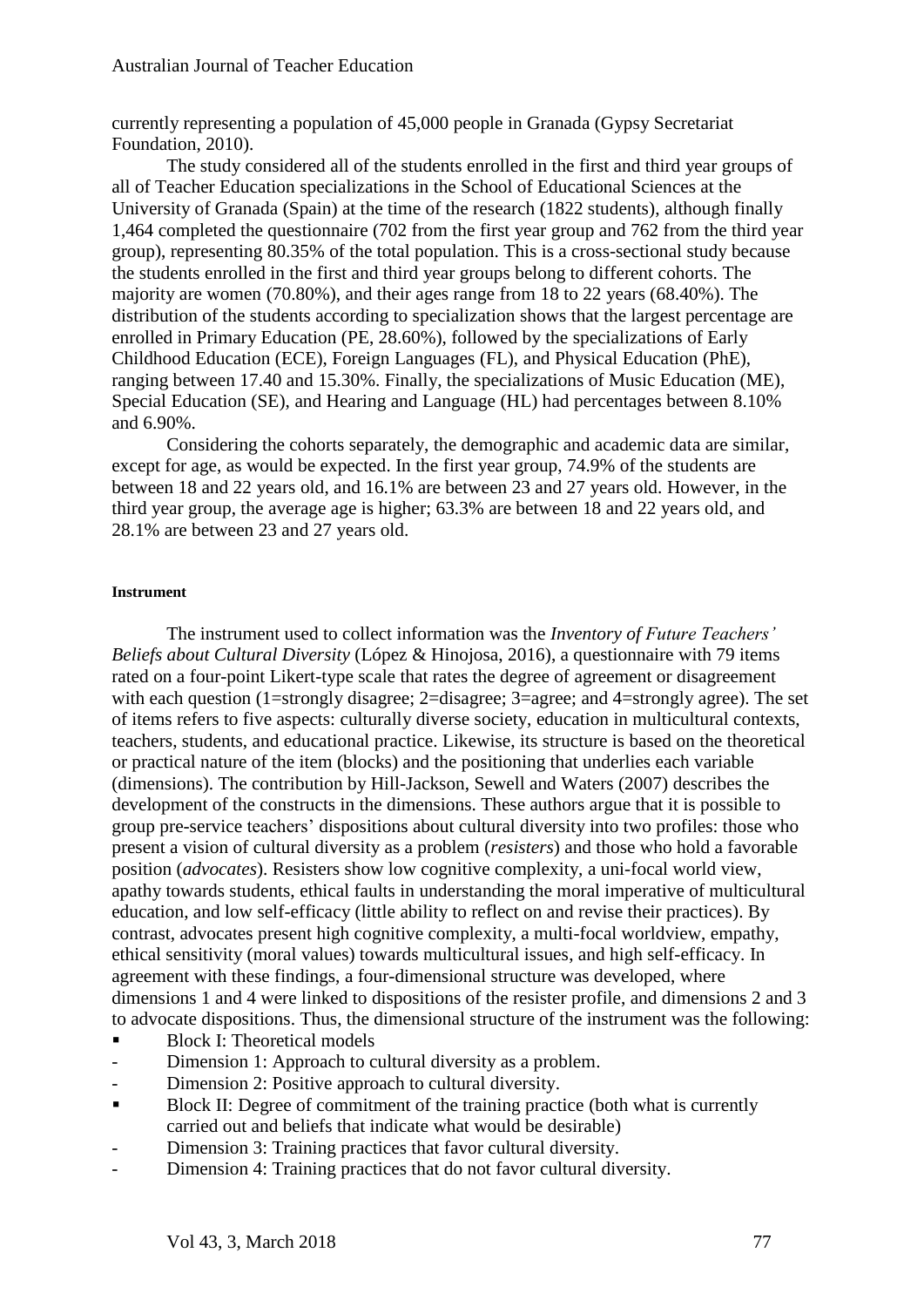The corresponding validation and reliability tests were applied to the questionnaire in the same context where this research was carried out (López e Hinojosa, 2016). The reliability coefficients obtained ( $\alpha$ = .761) and the construct validity, with a structure coherent with the baseline theoretical model explaining 34.078% of the variance, show that the instrument is valid and reliable.

The questionnaire was administered through direct contact with the interviewees. This procedure, as León and Montero (2004) indicated, improves the percentage of questionnaires collected (between 80 and 85%) and offers the chance to clarify any doubts related to the comprehension and interpretation of the items that might arise during the instrument application process.

#### **Data Analysis**

Different types of analysis have been performed on the data: descriptive, bivariate correlations (Spearman's correlation coefficient), and contrasts of differences in means (Student's t test on the year group and unifactorial variance analysis on the specialization). Previously, Levene's F test was administered to check the homogeneity of the variances. Likewise, the effect size was estimated using Cohen's *d* statistic. The SPSS 19.0 statistical packet was used to perform the set of statistical analyses.

#### **Results**

The results section is structured in the following way: first, the data from the descriptive analysis are shown, referring to both the means and standard deviations and the response percentages. In the case of the percentages, the data presented display an analysis that has aggregated the responses into agree and disagree categories throughout; second, contrasts of means are situated according to the year group and specialization; finally, correlational analyses between items are included.

#### **Dimension 1: Approach to Cultural Diversity as a Problem**

This dimension has a general mean score of 2.33 (SD= .580) and a median of 2, showing a certain general tendency, although not very strong, toward disagreement. This finding is also seen in the response percentages. Of the 22 items that make up the dimension, only 7 have accumulated percentages (taking together "strongly agree" and "agree" or "strongly disagree" and "disagree" above 75%.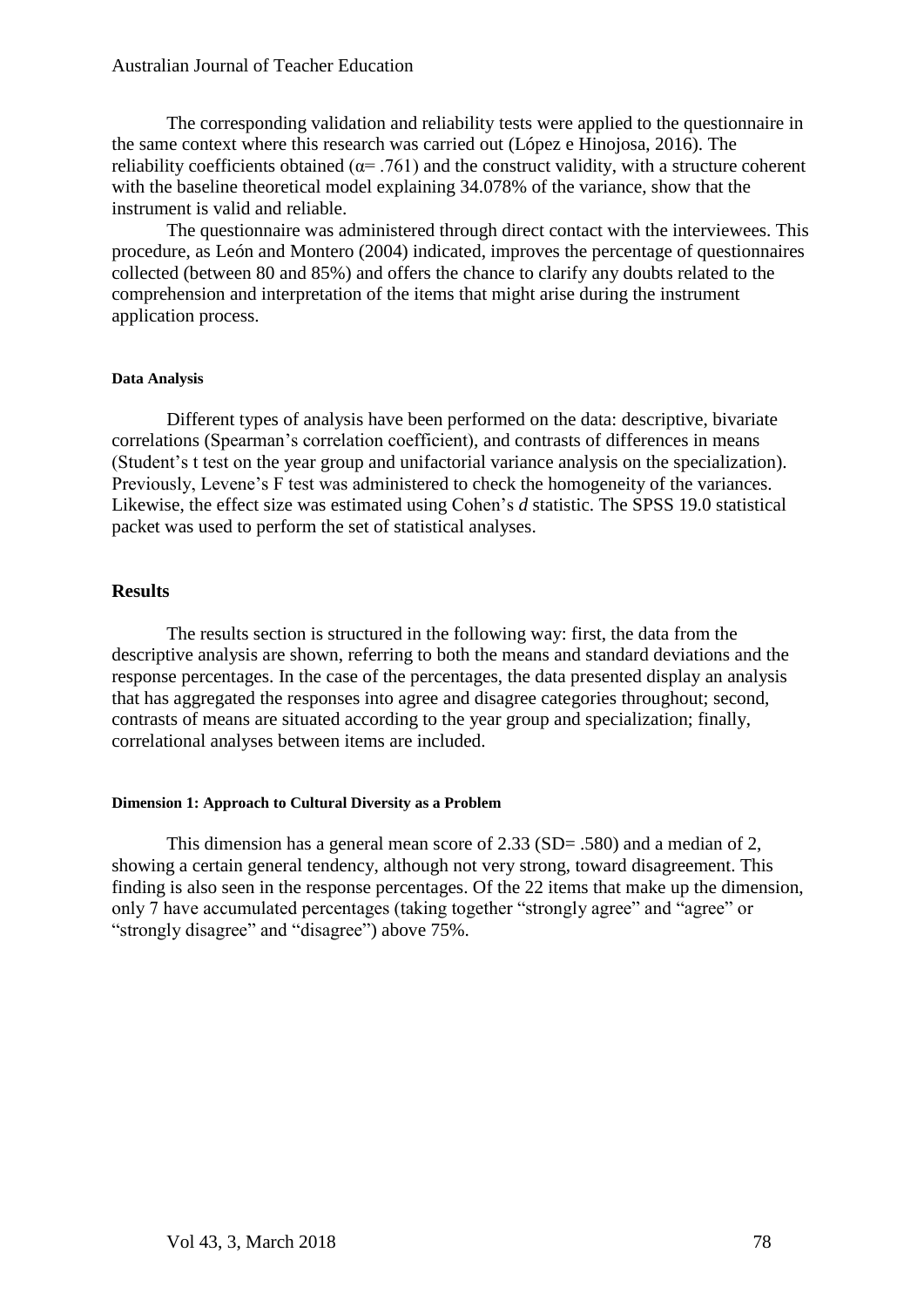| <b>Item</b>                                                                                                                                        | $\overline{x}$ | <b>SD</b> |
|----------------------------------------------------------------------------------------------------------------------------------------------------|----------------|-----------|
| 3. Being a full-fledged citizen should only be for people born in the country.                                                                     | 1.79           | .921      |
| 5. The immigration phenomenon gives a multicultural flavor to social contexts                                                                      | 2.86           | .674      |
| 6. The presence of people from cultures different from the native culture is a threat to<br>social stability                                       | 1.74           | .814      |
| 9. There are cultures that cannot be integrated into a democratic society                                                                          | 2.36           | 1.000     |
| 11. The diversity of religions and ethnic groups is an obstacle to coexistence in a<br>democratic society                                          | 1.94           | .892      |
| 13. In periods of economic crisis, the first priority should be to take care of the social<br>and job needs of the native population               | 2.59           | 1.016     |
| 15. The entrance of people from other countries must be regulated according to their<br>contribution to the general well-being of the host country | 2.60           | .931      |
| 42. The presence of students from different cultures in the classroom requires teachers<br>to be more up-to-date pedagogically                     | 3.13           | .739      |
| 61. Working with culturally diverse students complicates the teacher's work                                                                        | 2.31           | .901      |
| 63. The majority of the students from cultures different from the native one come from<br>marginal contexts                                        | 2.42           | .759      |
| 64. The students from cultures different from the native one present high levels of<br>school failure                                              | 2.51           | .758      |
| 65. Handling cultural diversity in classrooms is easier when the students come from<br>western countries                                           | 2.31           | .857      |
| 66. Students from different cultures have difficulties with social integration                                                                     | 2.57           | .761      |
| 68. Students are usually reticent about relating to students from cultural groups<br>different from their own                                      | 2.59           | .761      |

Note 1:  $\bar{x}$ =mean; SD= standard deviation

Note 2: Due to space considerations, Descriptive statistics are only included for items that have been highlighted in one of the statistical analyses performed

#### **Table 1: Descriptive statistics. Dimension 1**

As Table 1 shows, the highest mean scores are found on items 5 and 42. These scores reveal that the majority of the future teachers agree or strongly agree that the phenomenon of immigration is what gives a multicultural nature to social contexts (75.8%), and that the presence of students from different cultures in the classroom requires the teacher to be more pedagogically up to date (83.1%). The strongest disagreement can be seen on items 3 and 6, where more than 75% say they disagree that being a citizen with full rights should only be for native people (78.5%), and that the presence of people from different cultures other than the native one is a threat to social stability (83.6%). More polarized positions are found on items 63 and 64. Thus, 46.7% of future teachers consider that most students from cultures different from the native one come from marginal contexts, and 50.8% believe that students from different cultural origins from the native one present high levels school failure.

The means comparison indicates that, of the 22 items that make up dimension 1, on 7 of them the "t" statistic yielded significant differences (p<.05) depending on the year group, and 9 items vary depending on the specialization (the Tables only show the differences with a significance level  $p<.01$ ).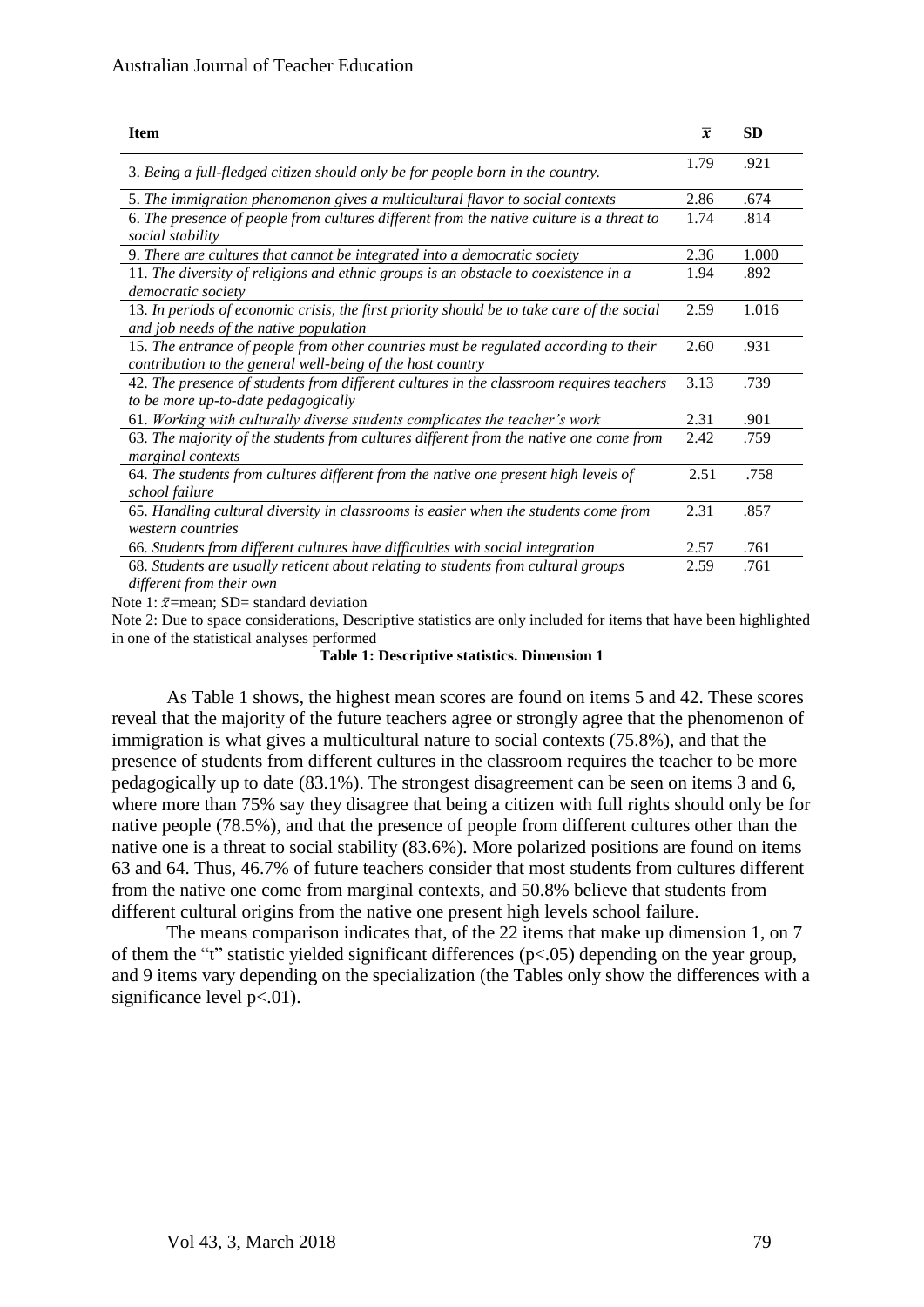|             | Contrast "year group" |      | Contrast "specialization" |      |                                 |  |
|-------------|-----------------------|------|---------------------------|------|---------------------------------|--|
| <b>Item</b> |                       | Sig. | F/Wch                     | Sig. | G-HW                            |  |
| 6           |                       |      | 2.862                     | .009 | FL < (PE, PhE)                  |  |
| -9          | 2.805                 | .005 |                           |      |                                 |  |
| 11          |                       |      | 3.457                     | .002 | $ECE <$ PhE                     |  |
| 42          | $-5.404$              | .000 |                           |      |                                 |  |
| 61          | $-3.008$              | .003 | 3.126                     | .005 | ECE < (PE, PhE)                 |  |
| 63          |                       |      | 4.736                     | .000 | PE < (ECE, PhE, HL)             |  |
| 65          |                       |      | 7.515                     | .000 | SE < (ECE, PE, FL, PhE, ME, HL) |  |
|             |                       |      |                           |      | PhE > (PE, FL)                  |  |
| 66          |                       |      | 3.393                     | .003 | PE < H L                        |  |
| 68          |                       |      | 3.225                     | .004 | PE < (ME, HL)                   |  |

Note 1: t= Student's-t statistic value; Sig.=bilateral significance; F= value of the F statistic; Wch= Welch test; G-HW= Games-Howell test

**Table 2: Contrast of means. Dimension 1**

In the case of the year group, the results show that there is no unified tendency in the variations toward greater agreement or disagreement. The future teachers' beliefs varied most on items 9, 42 and 61. This difference indicates that the students in the last year agree more, compared to those who are beginning their training process, that the presence of students from different cultures in the classroom requires the teacher to be more pedagogically up-todate (d=-.29). They also disagree less that working with culturally diverse students complicates the teacher's work (d=-.16). Likewise, they present greater disagreement with the idea that there are cultures that cannot be integrated into a democratic society  $(d=15)$ .

The variation in means depending on the specialization indicates that the greatest distances are found between the Special Education, Early Childhood Education, and Foreign Language teachers (who disagree the most) and the future teachers of Physical Education and Hearing and Language. Items 63 and 65 show the greatest distances, with sizes that approach and exceed a moderate effect (Cohen, 1977). Thus, the Teacher Education students in Primary Education (d=-.49) and Foreign Language (d=-.41) disagree more than those in Hearing and Language that most students from cultures different from the local one come from marginal contexts. The Special Education students also show much stronger disagreement, compared to their classmates in Physical Education (d=-.72), Music Education  $(d=-.63)$ , and Hearing and Language  $(d=-.57)$ , that attention to cultural diversity is easier when the students come from the western world.

Finally, regarding the relationships between items, the results show that 14 questions from dimension 1 correlate with the items on the questionnaire. The majority are items from the same dimension (12 items), and to a lesser degree from dimensions 2 (5) and 4 (3). Items 6 and 15 reach the highest coefficients in the dimension, with items 3 and 13, respectively. These results show that when future teachers state that the presence of people from cultures other than the local one is a threat to social stability (item 6), they also believe that being a citizen with full rights should be exclusive to people from the country  $(3, r = .408)$ . In addition, there is a relationship between the belief that the entrance of people from other countries should be regulated based on their contribution to the general well-being of the adoptive country (item 15) and the idea that, in periods of economic crisis, priority should be given to the labor and social needs of the native population (13,  $r = .407$ ).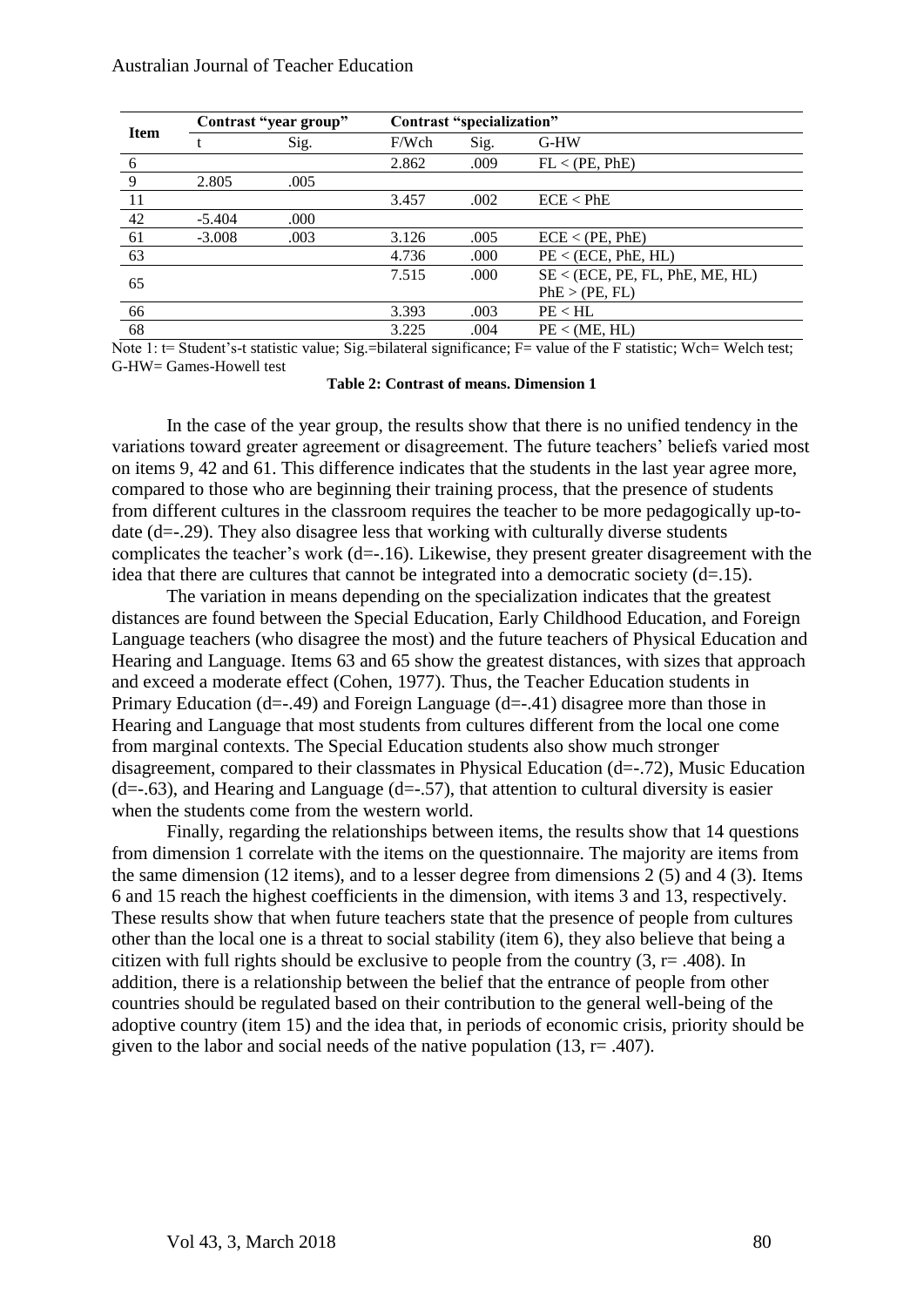#### **Dimension 2: Positive Approach to Cultural Diversity**

This dimension reaches the highest mean of the entire instrument ( $\bar{x}$ =3.15; SD=.531) and a median of 3. These results show a tendency toward a positive and idealized approach to cultural diversity. This tendency is also supported by the percentages, where 10 of the 15 items presented accumulated percentages above 75% on the options "agree" and "strongly agree".

| <b>Item</b>                                                                                                                                         | $\overline{x}$ | <b>SD</b> |  |  |  |
|-----------------------------------------------------------------------------------------------------------------------------------------------------|----------------|-----------|--|--|--|
| 1. Cultural diversity enriches the coexistence among citizens                                                                                       | 3.41           | .668      |  |  |  |
| 2. The Declaration of Human Rights is a valid reference for all cultures                                                                            | 3.19           | .742      |  |  |  |
| 7. The state should adopt measures that benefit disadvantaged groups/people from<br><i>other cultures</i>                                           | 2.84           | .845      |  |  |  |
| 10. In plural societies, the best form of social organization is one that is constructed<br>based on dialogue among the different existing cultures | 3.36           | .671      |  |  |  |
| 18. In multicultural contexts, it is important to allow each cultural group to organize<br>itself with specific norms according to its uniqueness   | 2.43           | .831      |  |  |  |
| 20. An education for everyone must accept all the existing cultural forms                                                                           | 3.42           | .759      |  |  |  |
| 27. The families of students from cultures other than the native one are more<br>interested in their children's education                           | 2.09           | .802      |  |  |  |
| 39. Teachers' positive beliefs about the cultural diversity of the students favorably<br>influence the performance of their professional activity   | 3.31           | .753      |  |  |  |
| 52. The existence of cultural diversity in the classroom enhances the teacher's<br><i>professional development</i>                                  | 3.28           | .710      |  |  |  |
| 55. The presence of different cultures enriches the educational institution                                                                         | 3.22           | .749      |  |  |  |
| 67. The presence of culturally heterogeneous students in the classroom favors learning                                                              | 2.81           | .828      |  |  |  |
| Table 3: Descriptive statistics. Dimension 2                                                                                                        |                |           |  |  |  |

The beliefs that produced the most agreement are those included in items 1 and 20, which refer to cultural diversity as enriching co-existence, and the Human Rights Declaration as a valid referent for all cultures. In both cases, the mean scores exceed the score of 3, and their accumulated response percentages are 92.3 and 87.5%, respectively.

In spite of this tendency toward agreement, there are items with lower means, such as items 27 and 18. On the one hand, item 27 shows an accumulated percentage of 73.5% between the options "disagree" and "strongly disagree" that families of students from cultures other than the native one are more interested in the education of their children. On the other hand, item 18 presents accumulated percentages of 50%, which shows polarized responses about whether, in multicultural contexts, each cultural group should be able to organize itself according to specific norms based on its unique characteristics.

Differences can also be observed depending on the year group (4 items) and the specialization (9 items).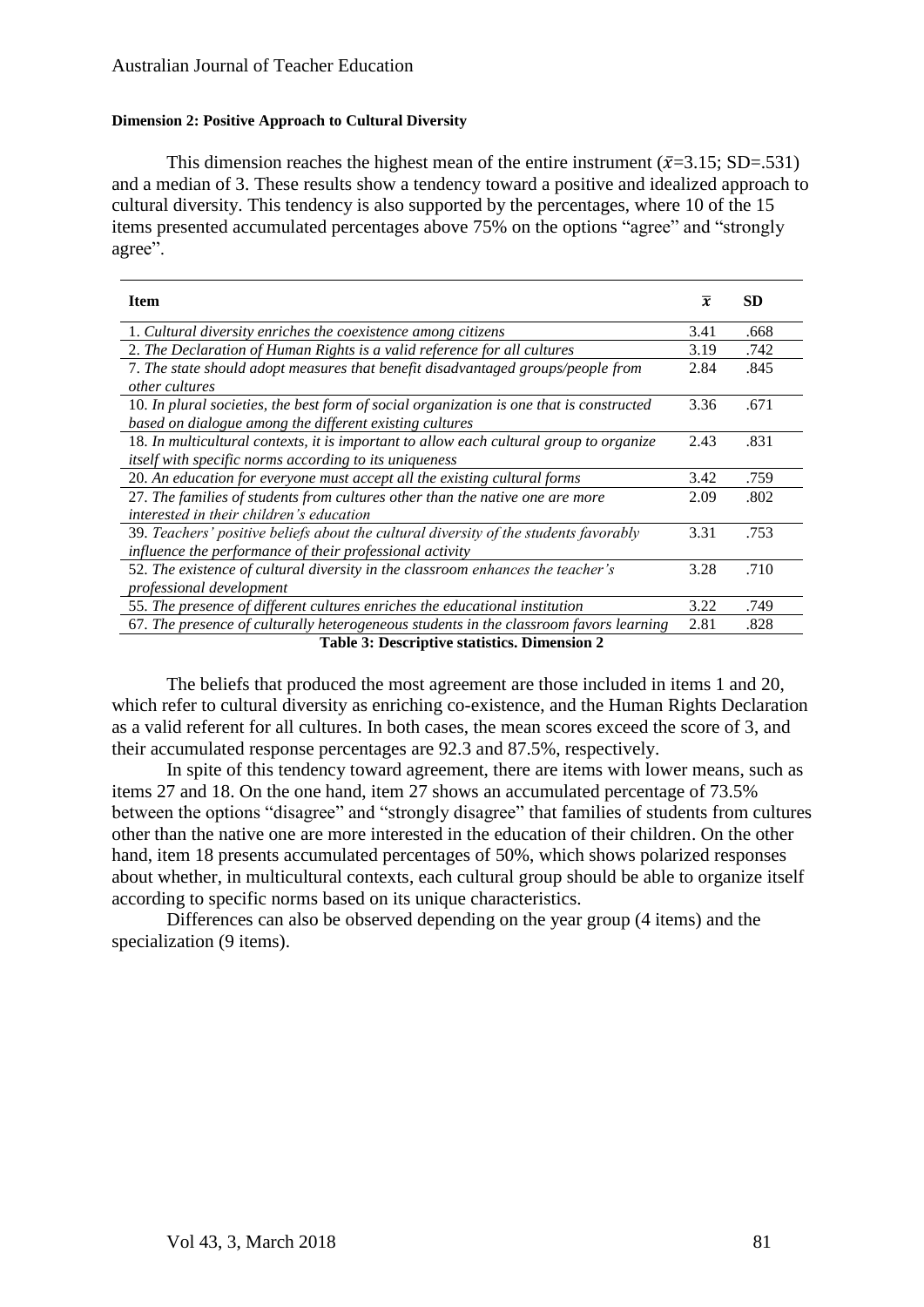| <b>Item</b>                             | Contrast "year group" |      | Contrast "specialization" |      |                                 |  |
|-----------------------------------------|-----------------------|------|---------------------------|------|---------------------------------|--|
|                                         |                       | Sig. | F/Wch                     | Sig. | G-HW                            |  |
|                                         |                       |      | 6.056                     | .000 | FL > (PE, PhE, HL)              |  |
|                                         |                       |      |                           |      | PhE < (ECE, SE)                 |  |
| 2                                       |                       |      | 6.785                     | .000 | FL > (ECE, SE, PE, PhE, ME, HL) |  |
| $\overline{7}$                          |                       |      | 3.046                     | .006 | PhE < (ECE, SE)                 |  |
| 10                                      |                       |      | 3.638                     | .001 | FL > (PE, PhE)                  |  |
| 20                                      |                       |      | 5.650                     | .000 | ECE > (PE, PhE, HL)             |  |
|                                         |                       |      |                           |      | PhE < (SE, FL)                  |  |
| 39                                      | $-3.505$              | .000 |                           |      |                                 |  |
| 52                                      |                       |      | 4.334                     | .000 | PhE < (ECE, FL)                 |  |
| 55                                      |                       |      | 4.940                     | .000 | FL > (PE, PhE)                  |  |
|                                         |                       |      |                           |      | PhE < ECE                       |  |
| 67                                      |                       |      | 4.266                     | .000 | $ECE$ > (PE, PhE, ME)           |  |
| Table 4: Contrast of means. Dimension 2 |                       |      |                           |      |                                 |  |

Of the four differences found, three of them (items 39, 52 and 55) indicate greater agreement in students in the third year group. Item 39 presents more significant scores, showing that future teachers who are finalizing their pre-service training believe more strongly, compared to students in the first year group, that teachers' positive beliefs about students' cultural diversity favorably influence the performance of their professional activity.

The contrast of means depending on the specialization shows that most of the differences are between Foreign Languages and Early Childhood Education (with a tendency toward greater agreement) and Physical Education (less agreement). The most significant variations, with moderate effect sizes, are found for items 1 and 2. In this regard, the future Foreign Language teachers, among others, agree more, compared to the future Physical Education  $(d=51)$  and Hearing and Language  $(d=48)$  teachers, that the Human Rights Declaration is a valid referent for all cultures and that cultural diversity enriches co-existence. Moreover, on this latter item, the Foreign Language students show more agreement than those in Special Education  $(d=62)$ .

Among the 15 items in this dimension, 9 are significantly related to the rest of the questions on the instrument. These correlations are found more between items from the same dimension (7) and beliefs from dimension 3 (5 items), than with items from other dimensions, where, in addition, the correlations are inverse. The highest coefficients can be observed between item 52 and items 51 and 55. This result shows the existence of an important association between the belief that the students' cultural diversity favors the teacher's professional development (52), that it enriches the educational institution (55,  $r = .495$ ), and that there should be specific subjects during pre-service training that prepare teachers to work with culturally diverse collectives (51, r=.400).

#### **Dimension 3: Training Practices that Favor Cultural Diversity**

Dimension 3, with 21 items, reaches a mean of  $2.82$  (SD=.477) and a median of 3, showing a certain tendency toward agreement with training practices favorable to cultural diversity. The accumulated response percentages on the options "strongly agree" and "agree" also point in this direction, with 7 items that exceed 75%.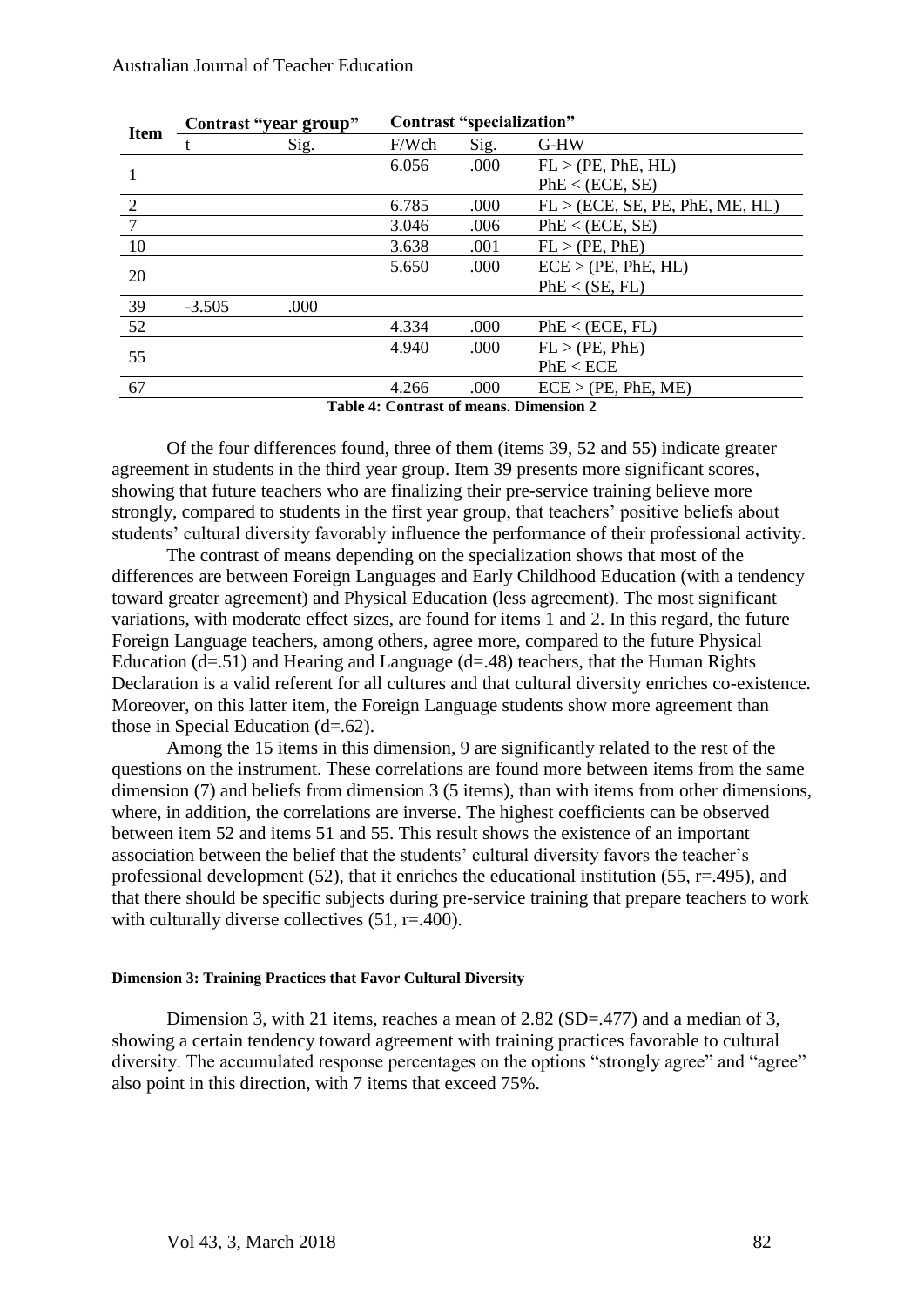| <b>Item</b>                                                                                                                                     | $\overline{x}$ | <b>SD</b> |
|-------------------------------------------------------------------------------------------------------------------------------------------------|----------------|-----------|
| 23. The educational system must generate measures that compensate for possible<br>inequalities due to cultural origins                          | 3.17           | .743      |
| 24. The school must foster the learning of shared ethical values                                                                                | 3.34           | .693      |
| 25. The educational system currently prepares for the complete exercise of citizenship<br>for all students, regardless of the country of origin | 2.78           | .848      |
| 28. The schools' functioning in multicultural contexts responds to a participatory<br>dynamic                                                   | 2.81           | .690      |
| 30. Compensation measures adopted by the educational institution and designed to<br>remedy any possible inequalities must be transitory         | 2.28           | .822      |
| 33. Teachers are qualified to develop their teaching in culturally heterogeneous<br>classrooms                                                  | 2.43           | .909      |
| 35. The educational model proposed by the European Space for Higher Education will<br>improve teaching training for cultural diversity          | 2.70           | .795      |
| 43. Teacher training for culture diversity must be considered transversally in the<br><b>Teacher Education Plan</b>                             | 3.13           | .758      |
| 45. Training in attending to cultural diversity is acquired during professional practice                                                        | 2.75           | .778      |
| 46. High School teachers receive adequate initial training to attend to culturally<br>diverse students                                          | 2.20           | .765      |
| 47. Collaboration among teachers is indispensable for working in multicultural<br>classrooms                                                    | 3.47           | .680      |
| 48. Teacher trainers are qualified to provide preparation in cultural diversity                                                                 | 2.54           | .767      |
| 50. Schools of Education train teachers to attend to cultural diversity                                                                         | 2.35           | .802      |
| 51. During the preservice training period, there should be specific courses that<br>prepare teachers to work with culturally diverse groups     | 3.16           | .745      |
| 60. Students from minority cultures receive equal treatment in the schools                                                                      | 2.49           | .828      |
| 69. The current curricular proposals are adapted to the cultural differences present in<br>the classroom                                        | 2.50           | .741      |
| 71. The curricular contents consider the values of the different cultures represented in<br>the classroom                                       | 2.39           | .740      |

#### **Table 5: Descriptive statistics. Dimension 3**

As Table 5 reveals, the highest means are found on items 24 and 47, showing that future teachers believe that the school should favor the learning of shared ethical values (90.1%), and that collaboration among teachers is necessary for working in multicultural classrooms (92.5%). In addition, lower agreement is found on items 30 and 46, regarding the idea that compensation measures adopted by the school must have a transitory nature, and that High School teachers should receive adequate pre-service training to attend to culturally diverse students. Both items have the lowest means and high percentages of disagreement (59.9% and 69.6%). Items 60 and 69, however, do not show a clear tendency, with positions divided between agreement (48.8% and 51.3%) and disagreement (51.2% and 48.7%) about whether students from minority cultures receive equal treatment in schools, and whether the current curricular proposals are adapted to the cultural differences present in the classroom.

The beliefs included in dimension 3 had the most significant variations  $(p<.05)$ depending on the year group (15 items) and the specialization (16).

| PhE < (ECE, SE, FL, ME, HL) |
|-----------------------------|
|                             |
|                             |
|                             |
|                             |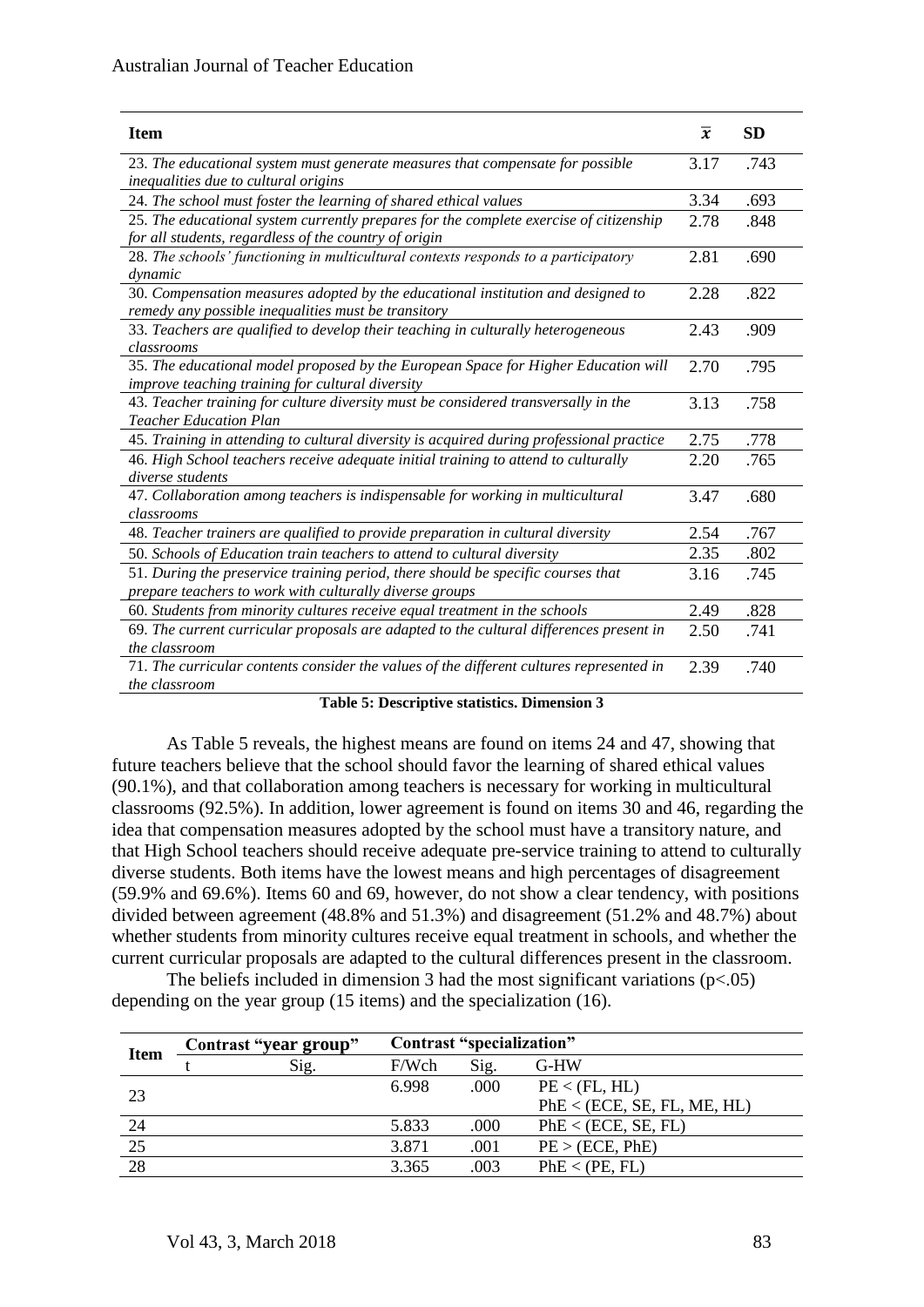| 30 | 3.623                                  | .000 |       |      |                             |  |
|----|----------------------------------------|------|-------|------|-----------------------------|--|
| 33 | 5.936                                  | .000 | 6.243 | .000 | SE < (ECE, PE, FL, PhE, HL) |  |
| 35 | 2.688                                  | .007 | 4.195 | .000 | PhE < (PE, FL)              |  |
| 43 | $-3.818$                               | .000 | 4.221 | .000 | FL > (PE, PhE, ME)          |  |
| 45 |                                        |      | 2.991 | .007 | SE < (ECE, PE)              |  |
| 46 | 3.590                                  | .000 | 4.229 | .000 | SE < (ECE, PE, HL)          |  |
|    |                                        |      |       |      | FL < PE                     |  |
| 47 | $-3.927$                               | .000 | 6.148 | .000 | PhE < (ECE, SE, FL, HL)     |  |
| 48 | 4.643                                  | .000 | 2.860 | .009 | PhE < (PE, FL)              |  |
| 50 | 6.489                                  | .000 | 3.091 | .005 | HL < PE                     |  |
| 51 | $-3.396$                               | .001 | 3.755 | .001 | PhE < (ECE, SE, FL)         |  |
| 60 |                                        |      | 6.546 | .000 | ECE y SE < (PE, FL, PhE)    |  |
| 71 | 2.907                                  | .004 | 3.010 | .007 | PE > (SE, PhE)              |  |
|    | Toble 6: Contract of means Dimension 3 |      |       |      |                             |  |

**Table 6: Contrast of means. Dimension 3**

The students in the third year group tend to show less agreement than the first-year teacher education students on 12 items (which refer to the degree of commitment of the current training practice), whereas on items 43, 47 and 51, the degree of agreement is greater (in all three cases, they refer to what training practices should be). The largest distances are observed on items 33 and 50. In both cases, the future teachers in the last year group are less in agreement, compared to those who are beginning the teacher training process, with the idea that teachers are qualified to develop their teaching in culturally heterogeneous classrooms  $(d=0.31)$  and that Schools of Education train their teachers to address cultural diversity  $(d=35)$ .

The variable of the future teachers' specialization is related to their beliefs on most of the items. The specializations that show the most disagreement are: Physical Education, with 7 items (3 of them related to the commitment of the current training practices), and Special Education, with 4 items (all linked to the current training). Among all the variations, items 23, 33 and 47 present the most noteworthy sizes. This result shows that future Physical Education teachers, among others, agree less, compared to future Foreign Language (d=-.48 and d=-.45) and Hearing and Language (d=-.55 and d=-.44) teachers, that the educational system should produce measures to compensate for possible inequalities due to cultural origin, and that collaboration among teachers is necessary to work in multicultural classrooms. On this latter belief, the Physical Education student teachers also show less agreement than those in Special Education (d=-.50). Regarding whether the teachers are qualified to carry out their teaching in culturally heterogeneous classrooms, the Special Education student teachers seem to disagree more than those in Early Childhood Education  $(d=-.45)$ , Primary (d= $-0.56$ ), and Hearing and Language (d= $-0.47$ ).

The results show that 11 items from dimension 3 correlate significantly with the dependent variables. These correlations are situated almost exclusively in dimensions 2 (7) and 3 (11), with only 3 correlations with items in dimensions 1 and 4. The highest coefficients are found on item 24, showing that the belief that the school should favor the learning of shared ethical values is related to the idea that education for all must accept all the existing cultural forms (item 20,  $r = .392$ ) and that the educational system must produce measures to compensate for possible inequalities due to cultural origin  $(23, r=440)$ .

#### **Dimension 4: Training Practices that Do Not Favor Cultural Diversity**

The last dimension has 21 items that obtain a combined mean of 2.29 (SD=.491) and a median of 2, showing, along with dimension 1, a certain tendency toward disagreement.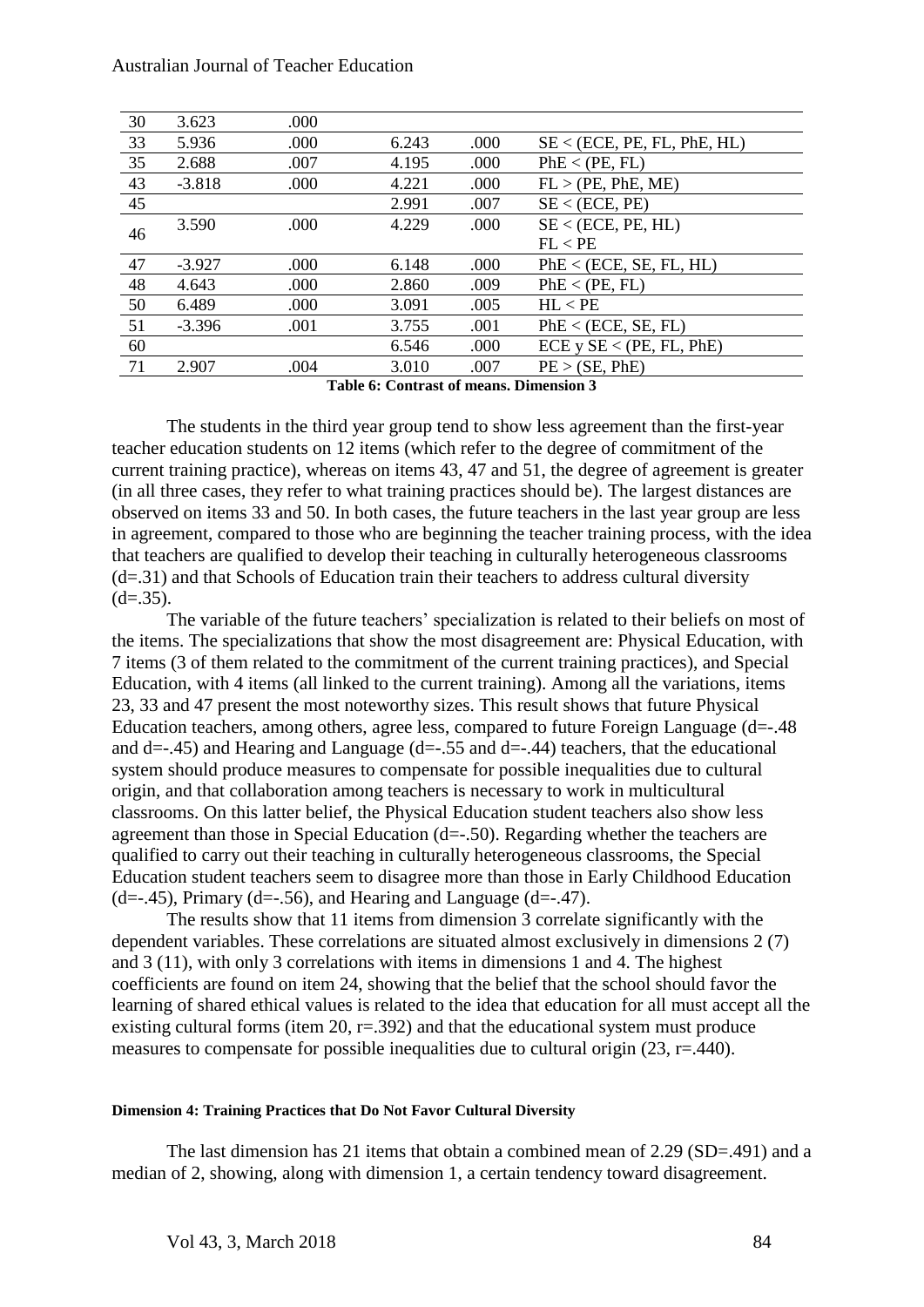However, the positions are not defined, as there are only 6 cases where the accumulated response percentages exceed 75% (5 of them in the "disagree" options, and one in the "agree" options).

| <b>Item</b>                                                                                                                                             | $\overline{x}$ | DT   |
|---------------------------------------------------------------------------------------------------------------------------------------------------------|----------------|------|
| 21. It is only necessary to teach cultural diversity when there are students from other<br>countries                                                    | 1.61           | .844 |
| 34. Teachers prefer to work in culturally homogeneous classrooms                                                                                        | 2.70           | .917 |
| 38. Only teachers who work with students from different cultures need to have specific<br>training to attend to cultural diversity                      | 1.60           | .789 |
| 40. The training for cultural diversity is insufficient in Teacher Education                                                                            | 2.93           | .908 |
| 41. The majority of the teachers who are working have prejudices about students<br>coming from cultures other than their own                            | 2.58           | .814 |
| 49. Teachers must emphasize the acquisition of the values, beliefs and customs of the<br>native culture                                                 | 2.39           | .918 |
| 53. Teachers' beliefs about cultural diversity are not modified by the initial training<br>they receive in the university                               | 2.45           | .810 |
| 54. Teacher training for cultural diversity is unnecessary                                                                                              | 1.58           | .865 |
| 56. The presence of students from cultures different from the native one is more<br>evident in public schools than in private and/or subsidized schools | 3.22           | .843 |
| 58. For the correct functioning of the classroom, it is necessary to group the students<br>according to their culture of origin                         | 1.52           | .765 |
| 73. The textbooks reproduce cultural stereotypes                                                                                                        | 2.82           | .785 |
| 75. Teachers do not have the necessary resources to deal with cultural diversity                                                                        | 2.78           | .801 |
| 76. The presence of culturally heterogeneous students does not have to involve<br>changes in the design, development and evaluation of the curriculum   | 2.30           | .887 |
| 77. Teachers must focus their instruction on the cultural differences of the students                                                                   | 2.43           | .834 |
| $\pi$ . L.I. $\pi$ . Decentration of the finite Direction $\pi$                                                                                         |                |      |

**Table 7: Descriptive statistics. Dimension 7**

The highest means are found on items 40 and 56, showing that most of the student teachers believe that the cultural diversity training in Teacher Education is insufficient (68.4%), and that the presence of students from different cultures from the native one is more pronounced in public schools than in private or semi-public schools (82.2%). In addition, items 54 and 58 present the lowest mean scores, showing that future teachers generally disagree that teacher training for cultural diversity is considered unnecessary (85.2%), and that students should be grouped by their culture of origin (88.5%).

Less clear positions can be deduced from items 53 and 77, where 46.8% of the preservice teachers think that the teachers' beliefs about cultural diversity are not modified by pre-service training, and that teachers must focus their teaching on the students' cultural differences (45.6%).

The contrast of means shows differences depending on the year group (10 items) and specialization  $(8)$ .

| <b>Item</b> | Contrast "year group" |      | Contrast "specialization" |      |                    |
|-------------|-----------------------|------|---------------------------|------|--------------------|
|             |                       | Sig. | F/Wch                     | Sig. | G-HW               |
| 21          |                       |      | 4.887                     | .000 | FL < (PE, PhE)     |
| 34          | $-3.484$              | .001 |                           |      |                    |
| 38          |                       |      | 5.403                     | .000 | FL < (PE, PhE, ME) |
|             |                       |      |                           |      | PE > SE            |
| 40          | $-6.597$              | .000 | 3.567                     | .002 | PE < (ECE, SE)     |
| 41          |                       |      | 3.030                     | .006 | FL < (ECE, SE)     |
| 49          |                       |      | 3.878                     | .001 | ECE > (SE, FL)     |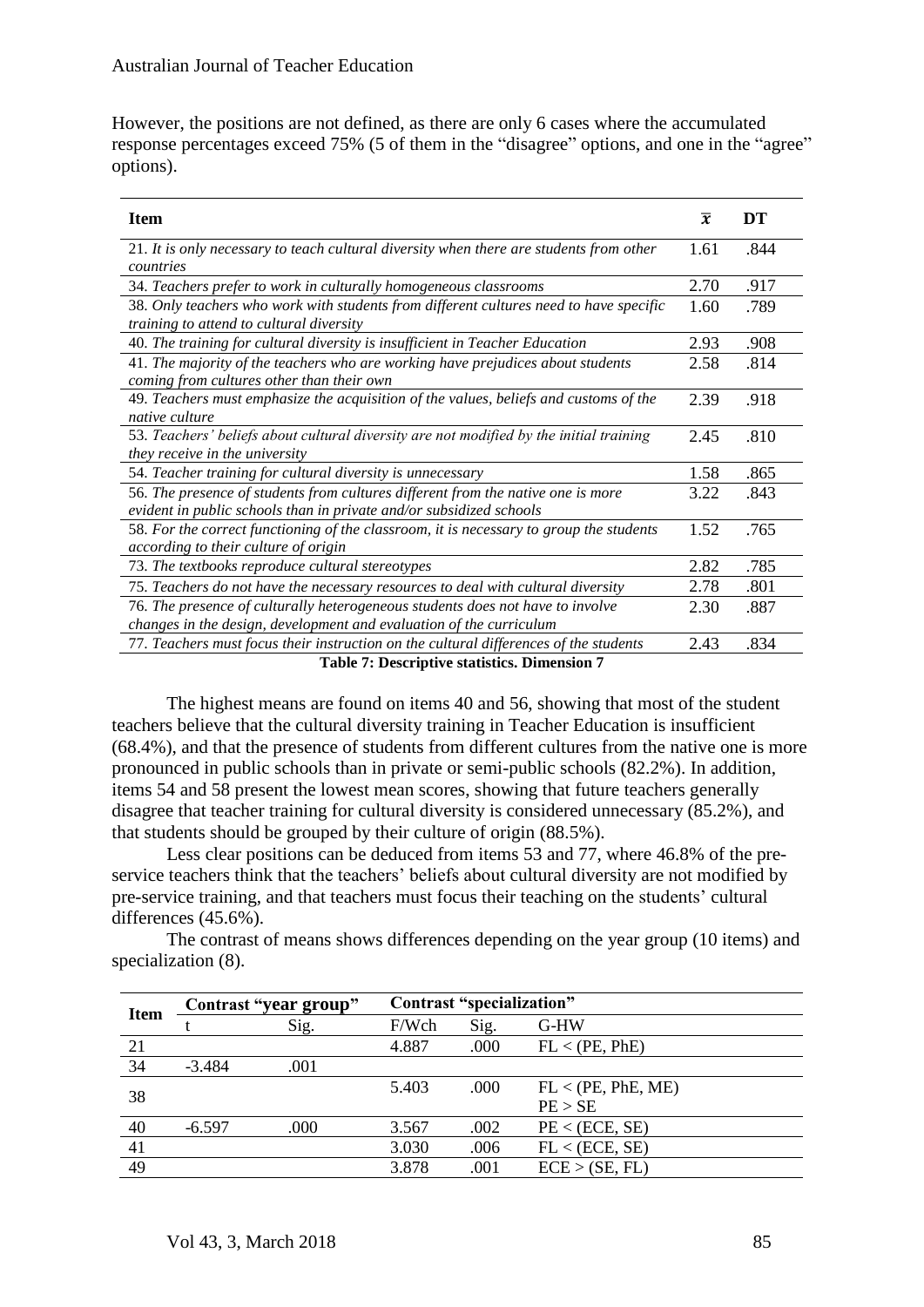| 54                                      |          |      | 4.077 | .001 | SE < (ECE, PE, PhE, ME) |
|-----------------------------------------|----------|------|-------|------|-------------------------|
|                                         |          |      | 5.788 | .000 | ECE > (SE, FL)          |
| 58                                      |          |      |       |      | PhE > (SE, FL)          |
| 73                                      | $-3.299$ | .001 |       |      |                         |
| $\overline{75}$                         | $-2.830$ | .005 |       |      |                         |
| 76                                      | 4.828    | .000 | 3.036 | .006 | SE < PE                 |
| Table 8: Contrast of means. Dimension 4 |          |      |       |      |                         |

The differences based on the year group do not indicate a general tendency. On 6 items, there is greater agreement among the future teachers in the third course, and on 4 items, agreement is more evident in the first-year students. Examples of both tendencies can be found on items 40 and 76, which, in addition, combine the largest variations. In this regard, the third-year students agree more than the first-year students that the training they receive in cultural diversity is insufficient  $(d=-.35)$ , and the first-year students show more agreement with the idea that the presence of culturally heterogeneous students does not have to imply changes in the design, development, and evaluation of the curriculum  $(d=26)$ .

In the case of the specialization, the future Early Childhood Education, Primary, and Physical Education teachers show a greater level of agreement, whereas the Special Education and Foreign Language groups disagree more. The greatest variations are found on items 21, 54 and 58, showing that the future Foreign Language teachers disagree more than their Physical Education counterparts that educating in cultural diversity is only necessary when there are students from other countries  $(d=-.44)$ . In Special Education, they show greater disagreement than in Music Education that teacher training for cultural diversity is unnecessary  $(d=-.44)$ , and the future teachers of Physical Education disagree more than the Special Education (d=.49) and Foreign Language (d=.43) specializations that the students must be grouped according to their cultural origin.

The correlational analysis shows that 7 items in dimension 4 present a noteworthy correlation with the set of dependent variables. These correlations are mainly found with dimension 2 (4 items) and with dimension 4 itself (6), whereas the correlation with dimension 1 was on 3 items and 2 items in dimension 3. The strongest relationships are found on item 58, indicating that the responses about whether it is necessary to group the students according to their cultural origin for the good functioning of the classroom are related to the belief that it is only necessary to educate in cultural diversity when there are students from other countries (item 21,  $r=409$ ) and with the belief that teacher training for cultural diversity is unnecessary  $(54, r=.421)$ .

#### **Discussion**

As the results reveal, future teachers begin and end their training with positive beliefs about cultural diversity. These beliefs are mainly found in declarations of a general nature, related to a culturally diverse society and to education in multicultural contexts. These findings show the considerable discursive progress made in the importance of recognizing cultural diversity at a general social and educational level (Taylor, 1994). However, this recognition has not produced an equally strong parallel development in the relationships and personal, academic, and institutional practices that can modify the unequal power relations between cultures (European Union Agency for Fundamental Rights, 2009). This situation is consistent with findings from the studies by Ford and Quinn (2010) and Nelson and Guerra (2013). These authors argue that future teachers and practicing educators tend to show positive beliefs about more general and superficial aspects of cultural diversity. However, they warn about the lack of more critical and rigorous analyses that contemplate less visible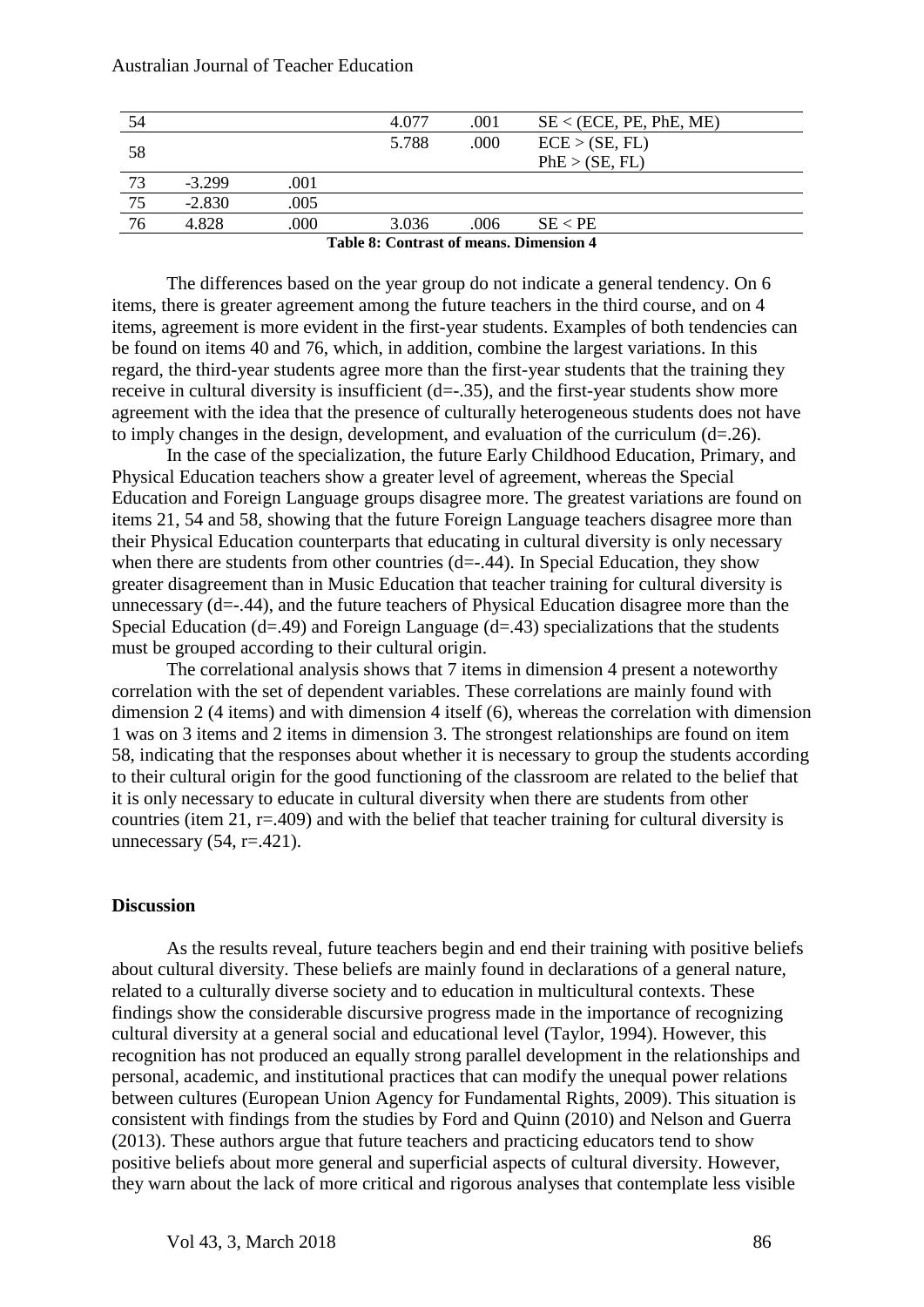aspects and the link between cultural diversity and inequality. In this regard, according to our study data, a high percentage of future teachers continue to link cultural diversity to immigration, school failure, and marginal contexts. In general, as Jaber (2009) and Silverman (2010) pointed out, the results confirm that teachers usually have a restrictive, naïve, and superficial view of cultural diversity and interculturality.

The restrictive and superficial view of cultural diversity finds its roots in the historic construction of the conception of the subject and its evolution until the present day. This conception of the subject, characterized by the superficiality of citizens' freedoms, disenchantment, ethical disorientation, and the vulnerability of individual beliefs, fosters the fear of encounters between cultures (Estrada, 1997). The other implies a continuous and uncomfortable questioning of one's personal view of the world, breaking up the categories of the established social order (Beck, 2007).

Perhaps for this reason, the majority of the participants in our study believe that quality education for everyone must accept all the existing cultural forms, without reflecting on or questioning whether there are cultural manifestations that are not acceptable from an ethical point of view. These beliefs denote a lack of critical thinking and the adoption of a relativism that, fostered by postmodernism, seems to have entered the beliefs system of future teachers. This lack of reflection has also been highlighted by Rodríguez (2005), who defines this attitude as optimistic multiculturalism.

This study has also shown variations in the beliefs related to the year group and the specialization. In the case of the year group, differences can be noted that, although not free of contradictions, can indicate the emergence of a line of thinking that is more favorable to cultural diversity and critical of the current educational reality, as it questions the response to cultural diversity offered by teachers, schools, and the administration itself. Along the same lines, Sharma (2012) or Szecsi et al. (2010) found that training had a positive influence on their beliefs, developing a more critical awareness of culture itself, cultural diversity, and inclusion in future teachers. The differences found in our study, however, are smaller than in these studies, where the teacher training analyzed was focused explicitly on educational attention to cultural diversity. These discrepancies could be due to the fact that, as mentioned above, the training program for our future teachers does not contain specific courses addressing cultural diversity. However, the differences are significant and indicate that a more rigorously documented analysis in the knowledge areas, the use of reflection, and the adoption of more holistic and complex perspectives, among other aspects, could also influence the view of culture and cultural diversity.

Noteworthy differences are also observed between specializations. Significant divergences are especially observed between Special Education, with more favorable attitudes toward cultural diversity, and Physical Education, with less conclusive positions. This finding supports the conclusions presented by Rodríguez (2005), who points to a tendency toward greater distance from the intercultural approach among future teachers of Physical Education. These differences between Teacher Education specializations lead to new questions about other social and personal variables (school trajectories, contact with culturally diverse people, ideology, religion, etc.) that could be related to beliefs about cultural diversity and their modification.

Regarding the correlations, the findings show that the beliefs are related to each other. This relationship is stronger in dimensions within the same approach, and lower and inverse in the case of opposing dimensions. Thus, the dimensions that refer to approaching cultural diversity as a problem present stronger correlations with each other than with the dimensions that have a positive approach. When this correlation exists, it is usually inverse. The same thing occurs with the dimensions related to a positive approach to cultural diversity. The relationship between them is stronger than with the dimensions that view it as problematic,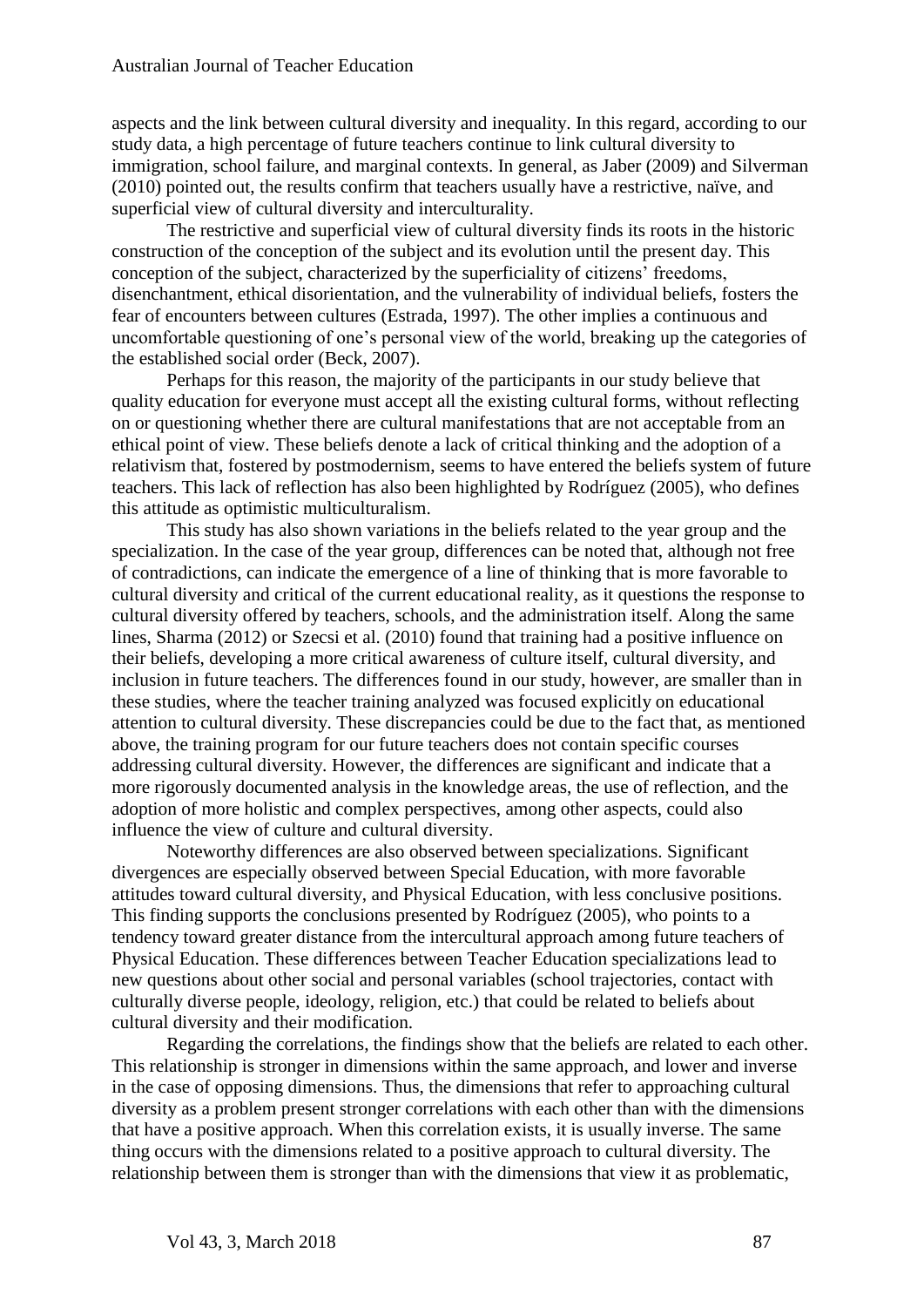thus showing that the beliefs system is a fairly stable construct with certain coherence (Pajares, 1992).

This convergence in the belief systems of the study participants breaks down when we approach the area of educational practice. In this case, the degree of agreement about the general principles related to cultural diversity becomes disperse when transferred to professional practice and the curriculum (contents, methodology, evaluation...). This tendency of future teachers to express more agreement with general declarations and less agreement with putting them into practice and transferring them to specific situations was also pointed out by Silverman (2010). This situation denotes not only the scant convergence with regard to transferring the general principles about cultural diversity to teaching practice, but also a lack of reflection on the effects of adopting these principles on the training practice. In our opinion, both aspects, along with the complexity of the educational processes and their political, historical, and social nature (Zeichner, 2009), impede the articulation of an adequate educational response to cultural diversity, which would require, among other questions, collective consensus and commitment.

Moreover, it is not easy to respond appropriately to cultural diversity when there is a lack of qualified teachers. In this regard, the future teachers in the study recognize the deficient nature of the pre-service training offered. They think there is a lack of attention paid to cultural diversity, and they demand more and better training. This demand is commonly found in the research on pre-service teacher training and cultural diversity (López & Hinojosa, 2012; Bhopala & Rhamie, 2013; Moloney & Saltmarsh, 2016). In addition, the fact that some of these positions point to widely questioned assimilationist or multiculturalist practices (Habermas, 1999; Sartori, 2003) emphasizes the need to pay more attention to teacher education programs and the critical analysis of different approaches to cultural diversity and their effects on educational practice, equity, and social cohesion (Gay, 2010). The incorporation of measures that reassess the practical training, promote the development of critical thinking, and lead to the acquisition of intercultural competencies could represent significant progress. These measures could give future teachers the necessary conceptual and practical tools to carry out effective actions in real contexts. The bibliographical review performed recently by Hinojosa and López (2016) on teachers' intercultural training showed that the development of training practices in culturally diverse contexts through learningservice projects or mobility programs and exchanges with foreign countries are successful initiatives in this direction.

To remedy the conceptual and epistemological weaknesses in the pre-service training of teachers and increase the commitment to interculturality, it is necessary to adopt new, more comprehensive, and holistic analytical frameworks in teacher education. From a new ethics and corresponding exercise of social responsibility, teachers' training can question their beliefs system, contemplate the interrelationships existing between contexts and people, and make a firm commitment to inclusion, equality, and social justice, as recommended by Cochran-Smith (2010) and Marx and Moss (2011), among others.

#### **Conclusions**

The results obtained in the investigation allow us to draw the following conclusions: The future teachers usually have a restrictive and limited view of cultural diversity, and they tend to link cultural diversity to immigration, school failure, and marginal contexts. Future teachers should change their conception of cultural diversity and conceive of it as a consubstantial feature of today's society that is not limited to certain marginal or specific scenarios.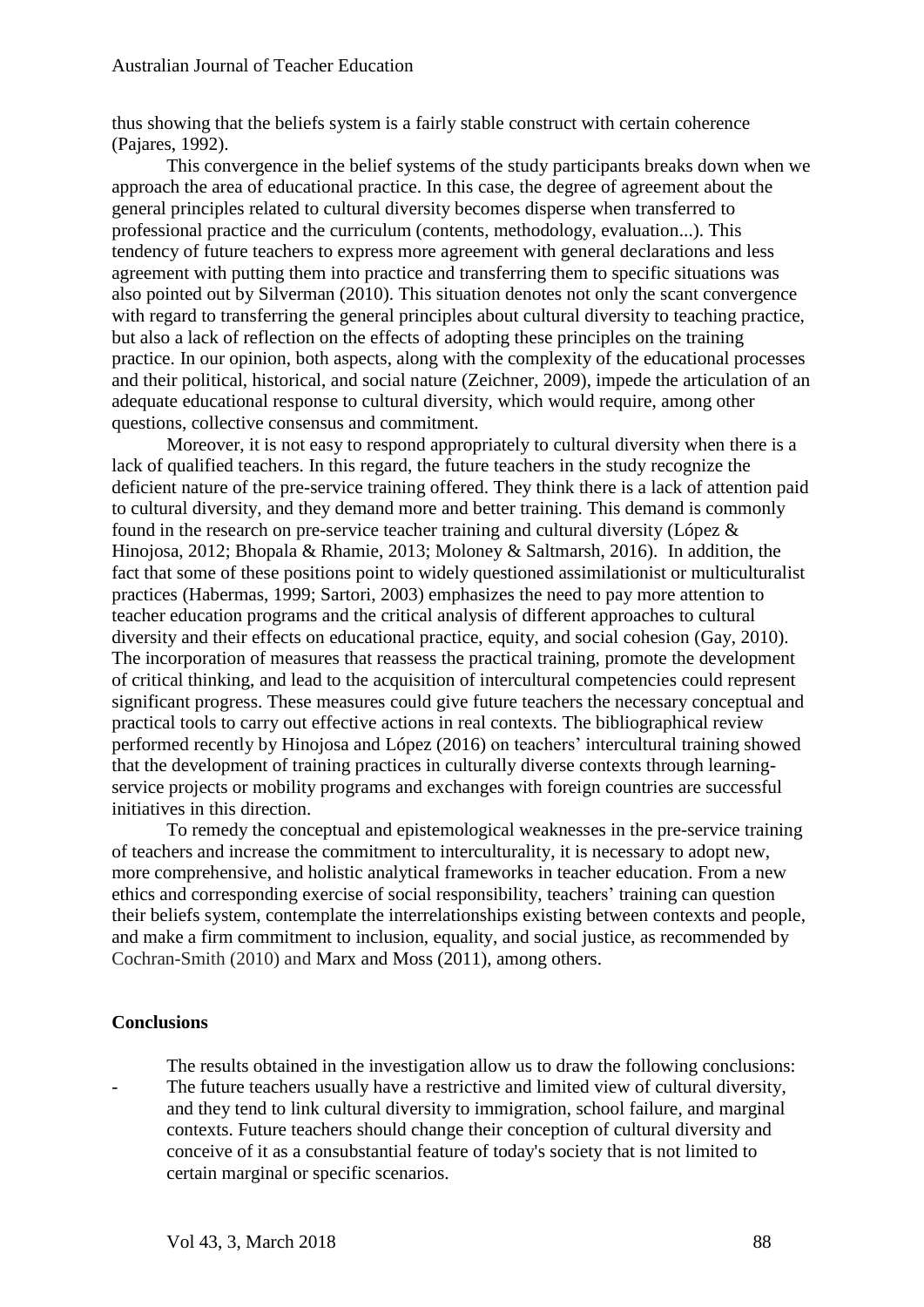- The future teachers begin and end with positive beliefs about cultural diversity. The majority of the participants in our study believe that all the existing cultural forms must be accepted, which denotes a lack of critical thinking and the adoption of a relativist attitude towards cultural diversity.
- The beliefs systems of the participants tend to converge when referring to superficial and general aspects of cultural diversity. Nevertheless, there is scant convergence and consensus about how to transfer the general principles of cultural diversity to teaching practice, the curriculum, and specific situations. This circumstance implies a lack of reflection about the effects of adopting these principles on the training practice, and poor practical training.
- The results of this study have shown some variations in the beliefs related to the year group. These differences indicate the emergence of a more favorable and critical approach towards cultural diversity that questions the response offered by teachers, schools, and the administration itself.
- This study has also shown variations in the beliefs related to the specialization. These divergences are especially observed between Special Education, with more favorable beliefs toward cultural diversity, and Physical Education, with less conclusive positions. It would be interesting to expand the number of studies to analyzing the variables (school trajectories, contact with culturally diverse people, ideology, religion, etc.) that might affect these variations.
- The future teachers in the study recognize the deficient nature of the pre-service training offered, and they demand more attention to teacher education programs and cultural diversity.
- The results of the study have revealed the epistemological and practical weaknesses on which future teachers will have to base their teaching work in today's multicultural contexts. Overcoming these obstacles requires, among other issues, questioning the beliefs system about cultural diversity, reforming the initial teacher training programs, and receiving a greater commitment from the institutions responsible for the training. Responding to these challenges means developing the critical thinking of future teachers about cultural diversity by: moving towards more comprehensive, holistic, and complex perspectives; revaluing practice in the initial training of teachers; providing them with the necessary intercultural competences to transfer theoretical principles to educational practice; and increasing their commitment to equality and social justice by facilitating contact with the multicultural reality.

## **References**

- Beck, U. (2007). How the neighbours become Jews: the political construction of strangeness in the reflexive modernity. *Papers,* 84, 47 – 66.
- Bhopala, K., & Rhamie, J. (2014). Initial teacher training: understanding 'race,' diversity and inclusion. *Race Ethnicity and Education,* 17(3), 304-325. <https://doi.org/10.1080/13613324.2013.832920>
- Cochran-Smith, M. (2010). Toward a theory of teacher education for social justice. In A. Hargreaves, A. Lieberman, M. Fullan, & D. Hopkins (Eds), *Second International Handbook of Educational Change* (pp. 445–467). Dordrecht: Springer. [https://doi.org/10.1007/978-90-481-2660-6\\_27](https://doi.org/10.1007/978-90-481-2660-6_27)
- Cohen, J. (1977). *Statistical Power Analysis for the Behavioral Sciences*. New York: Academic Press.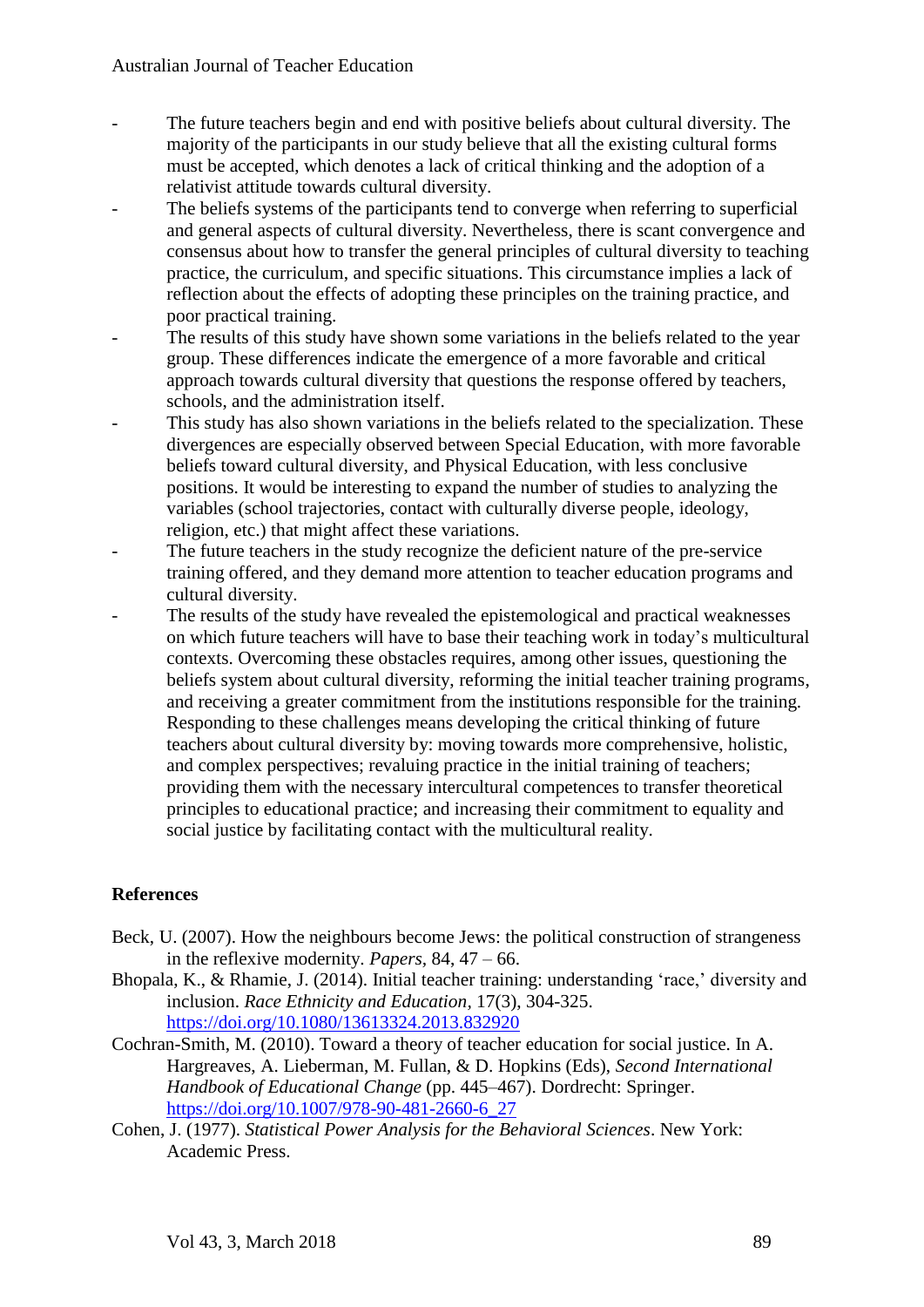- Colectivo IOE (2006). *Inmigración, género y escuela. Exploración de los discursos del profesorado y el alumnado* [Immigration, gender, and school. Exploration of the discourse of teachers and students]. Madrid: Centro de Investigación y Documentación Educativa.
- European Commission (2010). *How can Teacher Education and Training policies prepare teachers to teach effectively in culturally diverse settings?* Oslo: Comisión Europea.
- Dedeoglu, H., & Lamme, L. (2011). Selected demographics, attitudes, and beliefs about diversity of preservice teachers. *Education and Urban Society,* 43(4), 468-485. <https://doi.org/10.1177/0013124510380718>
- Essomba, M. (2010). Teacher education for diversity in Spain: moving from theory to practice. In OECD (Ed), *Educating teachers for diversity. Meeting the challenge* (pp. 219-236). OCDE/CERI. <https://doi.org/10.1787/9789264079731-13-en>
- Estrada, J. A. (1997). Identidad y reconocimiento del otro en una sociedad mestiza [Identity and recognition of the other in a mixed society]. In F. Bautista y S. Sánchez (Eds.), *Granada, ciudad intercultural e integradora* [Granada, intercultural and integrative city] (pp. 11-77)*.* Granada: Ayuntamiento de Granada.
- European Union Agency for Fundamental Rights (2009). *European Union Minorities and discrimination survey*. Retrieved from [http://www.fra.europa.eu/fraWebsite/eu](http://www.fra.europa.eu/fraWebsite/eu-midis/index_en.htm)[midis/index\\_en.htm](http://www.fra.europa.eu/fraWebsite/eu-midis/index_en.htm)
- Ford, T., & Quinn, L. (2010). First year teacher education candidates. What are their perceptions about multicultural education? *Multicultural Education,* 17(4), 18-24.
- Gay, G. (2010). Acting on beliefs in teacher education for cultural diversity. *Journal of Teacher Education*, *61* (1-2), 143–152. <https://doi.org/10.1177/0022487109347320>
- Grant, C., & Gibson, M. (2011). Diversity and teacher education. A historical perspective on research and policy. In A. Ball, & C. Tyson (Eds), *Studying diversity in teacher education* (pp. 19-62). Lanham: AERA.
- Gypsy Secretariat Foundation (2010). *La comunidad gitana andaluza en 2009. Informe de Situación 2009* [The Andalusian gypsy community in 2009. Situation Report 2009]. Madrid: FSG. Retrieved from [http://www.gitanos.org/publicaciones/memoria09Andalucia/informeAndalucia/ComG](http://www.gitanos.org/publicaciones/memoria09Andalucia/informeAndalucia/ComGitAndaluza.pdf) [itAndaluza.pdf](http://www.gitanos.org/publicaciones/memoria09Andalucia/informeAndalucia/ComGitAndaluza.pdf)
- Habermas, J. (1999). *La inclusión del otro: estudios de teoría política* [The inclusion of the other: studies on political theory]*.* Barcelona: Paidós.
- Hargreaves, A., & Shirley, D. (2012). *La cuarta vía. El prometedor futuro del cambio educativo* [The Fourth Way. The Inspiring Future for Educational Change]. Barcelona: Octaedro.
- Hill-Jackson, V., Sewell, K., & Waters, C. (2007). Having our say about multicultural education. *Kappa Delta Pi Record,* 43(4), 174-181. <https://doi.org/10.1080/00228958.2007.10516477>
- Hinojosa, E. F., & López, M. C. (2016). Impacto de la formación inicial docente intercultural. Una revisión de la investigación [Impact of intercultural teaching induction training. A review of research]. *Revista Convergencia*. *Revista de Ciencias Sociales,* 71, 89- 110.
- Hunter, C., Pearson, D., & Gutiérrez, R. (2015). *Interculturalization and teacher education.* New York: Routledge.
- Jaber, H. (2009). Personal and professional beliefs of preservice teachers about diversity. *Dissertation Abstracts International, A: The Humanities and Social Science,* 69(7), 2570.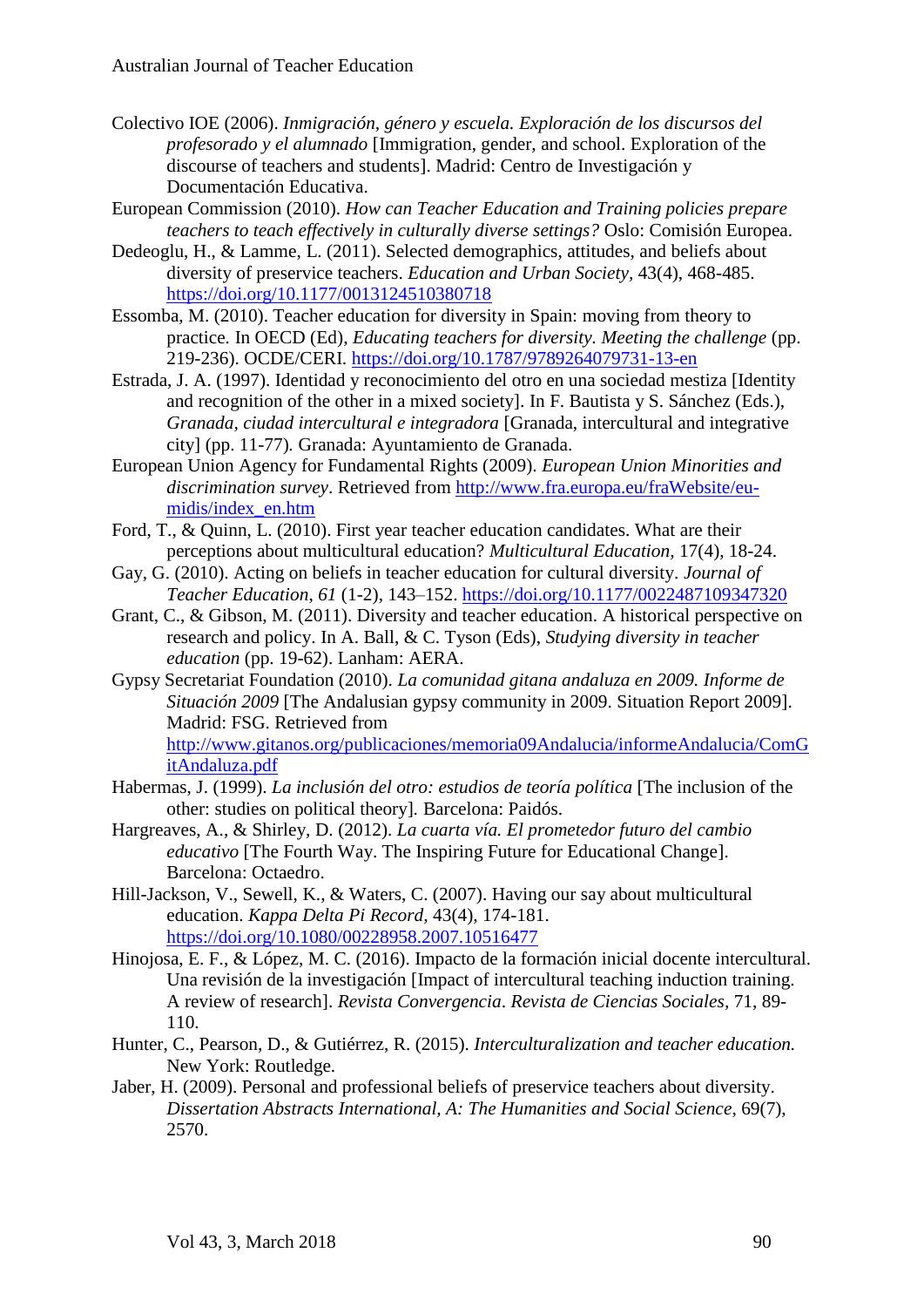- Korthagen, F. (2010). La práctica, la teoría y la persona en la formación del profesorado [Practice, theory and person in teacher education]. *Revista Interuniversitaria de Formación del Profesorado,* 68(24, 2), 83 – 102.
- Leite, C. (2005). El currículum escolar y el ejercicio docente ante los desafíos de la multiculturalidad en Portugal [The school curriculum and teaching practice in facing the challenges of multiculturality in Portugal]. *Profesorado, Revista de currículum y formación del profesorado,* 9(2), 1 – 18.
- Leiva, J. J. (2008). Interculturalidad, gestión de la convivencia y diversidad cultural en la escuela: un estudio de las actitudes del profesorado [Interculturality, managing coexistence and cultural diversity: a study of teachers' attitudes]. *Revista Iberoamericana de Educación,* 46(2), 1 – 14.
- León, O. G. & Montero, I. (2004). *Métodos de investigación en psicología y educación* [Research methods in psychology and education]. Madrid: McGraw Hill.
- López, M. C., & Hinojosa, E. F. (2012). El estudio de las creencias sobre la diversidad cultural como referente para la mejora de la formación docente [The study of beliefs about cultural diversity as a reference for improving teacher training]. *Educación XX1,* 15(1), 195-218. doi:<http://dx.doi.org/10.5944/educxx1.15.1.156> <https://doi.org/10.5944/educxx1.15.1.156>
- López, M. C., & Hinojosa, E. F. (2016). Construction and validation of a questionnaire to study future teachers' beliefs about cultural diversity. *International Journal of Inclusive Education,* 20(5), 503-519.<https://doi.org/10.1080/13603116.2015.1095249>
- Loughran, J. (2007). Enacting a pedagogy of teacher education. In T. Russell, & D.Moss (Eds.), *Enacting a pedagogy of teacher education. Values, relationships and practices* (pp. 1-15). Abingdon: Routledge.
- Marx, H., & Moss, M. (2011). Please mind the culture gap: Intercultural development during a teacher education study abroad program. *Journal of Teacher Education,* 62(1), 35- 47.<https://doi.org/10.1177/0022487110381998>
- Matus, C., & Infante, M. (2011). Undoing diversity: knowledge and neoliberal discourses in colleges of education. *Discourse: studies in the cultural politics of education,* 32(3), 293-307.<https://doi.org/10.1080/01596306.2011.573248>
- MECD (2016). *Datos y cifras. Curso escolar 2016-17. Educación* [Facts and figures. School year 2016-17. Education]. Madrid: MECD.
- Moloney, R., & Saltmarsh, D. (2016). 'Knowing your students' in the culturally and linguistically diverse classroom. *Australian Journal of Teacher Education*, 41(4), 79- 93.<https://doi.org/10.14221/ajte.2016v41n4.5>
- Morrier, M., Irving, M., Dandy, E., Dmitriyev, G., & Ukeje, I. (2007). Teaching and learning within and across cultures: educator requirements across the United States. *Multicultural Education,* 14(3), 32-40.
- Nelson, S. W., & Guerra, P. L. (2013). Educator beliefs and cultural knowledge. Implications for school improvement efforts. *Educational Administration Quarterly*, 50(1), 67-95. <https://doi.org/10.1177/0013161X13488595>
- Nieto, S., & McDonough, K. (2011). Placing equity front and center revisited. In A. Ball, & C. Tyson (Eds.), *Studying diversity in teacher education* (pp. 363-384). Lanham: AERA.
- OECD (2009). *Informe TALIS. La creación de entornos eficaces de enseñanza y aprendizaje* [The TALIS report. Creating effective teaching and learning environments]. Madrid: Santillana. <https://doi.org/10.1787/9789264068780-en>
- OECD (2010). *Reviews of Migrant Education. Closing the Gap for Immigrant Students: Policies, Practice and Performance*. Paris: OECD.